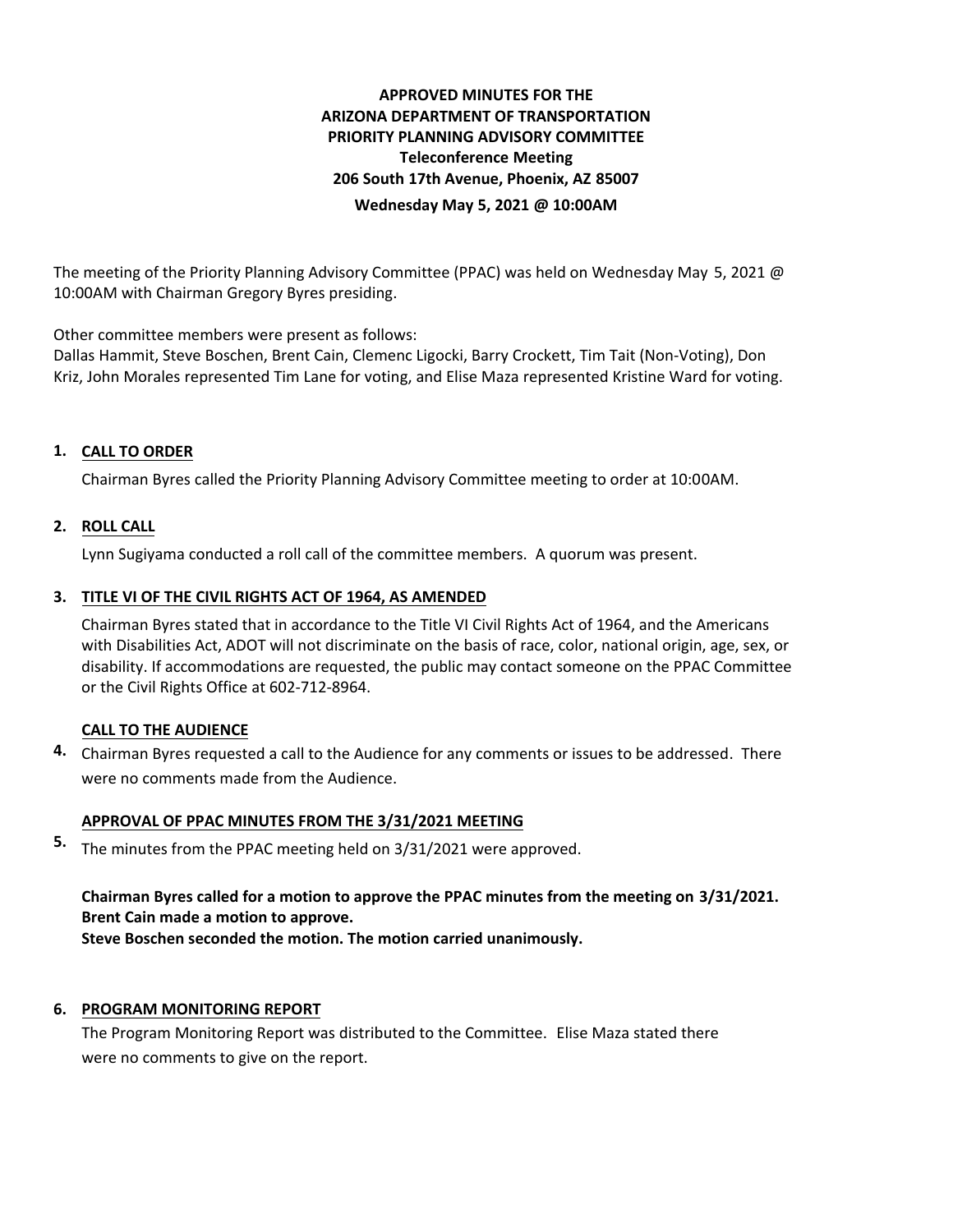## **7. 2021-2025 TRANSPORTATION FACILITIES CONSTRUCTION: DISCUSSION AND POSSIBLE ACTION ON PROGRAM & PROJECT MODIFICATIONS**

| $7-1$ | Route & MP:                | $1-10 \omega$ MP 11.7             |
|-------|----------------------------|-----------------------------------|
|       | <b>Project Name:</b>       | DOME ROCK RD - NE OF SCADDAN WASH |
|       | <b>Type of Work:</b>       | PAVEMENT REHABILITATION           |
|       | County:                    | La Paz                            |
|       | District:                  | Southwest                         |
|       | Schedule:                  | FY 2023                           |
|       | Project:                   | F038501C TIP#: 101679             |
|       | <b>Project Manager:</b>    | Bharat Kandeli                    |
|       | <b>Program Amount:</b>     | \$25,000,000                      |
|       | <b>New Program Amount:</b> | \$47,500,000                      |
|       | <b>Requested Action:</b>   | Increase Budget                   |
|       |                            |                                   |

#### **Items 7-1 through 7-19 were presented by: Bret Anderson**

**Chairman Byres stated that Items 7-1 to 7-19 were for information only. These projects were Programmed in FY 2023 and they will be updated in the FY 2022-2026 Five Year Transportation Facilities Construction Program. No further action needed. Steve Boschen requested that three questions be addressed for these projects. First question is if the cost estimates are comparable to other constructed projects and that they meet Year of Expenditure considerations. The second is if the scope of work is practical given budget constraints. The third is if ADOT is optimizing the best use of funds with the cost of pavement per mile for pavement rehabilitation projects. Bret Anderson will research these questions with the program updates.** 

| $7-2$ | Route & MP:                | US 191 @ MP 104.5         |
|-------|----------------------------|---------------------------|
|       | <b>Project Name:</b>       | SR 266 - SR 366           |
|       | <b>Type of Work:</b>       | PAVEMENT REHABILITATION   |
|       | County:                    | Graham                    |
|       | District:                  | Southeast                 |
|       | Schedule:                  | FY 2023                   |
|       | Project:                   | F042801C TIP#: 101692     |
|       | <b>Project Manager:</b>    | <b>Christ Dimitroplos</b> |
|       | <b>Program Amount:</b>     | \$7,000,000               |
|       | <b>New Program Amount:</b> | \$10,880,000              |
|       | <b>Requested Action:</b>   | Increase budget.          |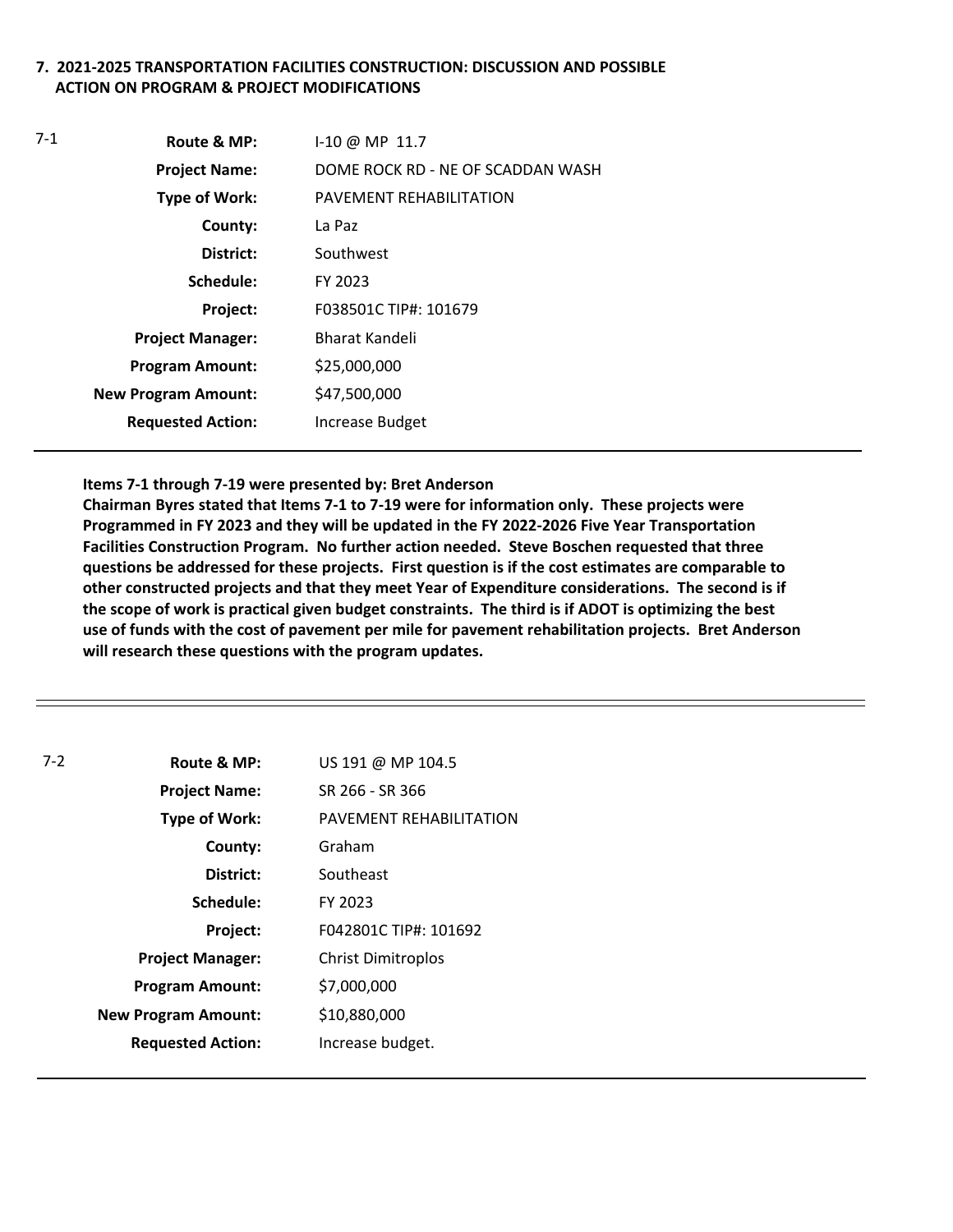| $7-3$ | Route & MP:                | $1-40$ @ MP 2.4                     |
|-------|----------------------------|-------------------------------------|
|       | <b>Project Name:</b>       | NEEDLE MOUNTAIN TI - LAKE HAVASU TI |
|       | <b>Type of Work:</b>       | PAVEMENT REHABILITATION             |
|       | County:                    | Mohave                              |
|       | District:                  | <b>Northwest</b>                    |
|       | Schedule:                  | FY 2023                             |
|       | Project:                   | F034201C TIP#: 101682               |
|       | <b>Project Manager:</b>    | Craig Regulski                      |
|       | <b>Program Amount:</b>     | \$13,000,000                        |
|       | <b>New Program Amount:</b> | \$15,900,000                        |
|       | <b>Requested Action:</b>   | Increase budget                     |
|       |                            |                                     |

| $7 - 4$ | Route & MP:                | 1-40 @ MP 92.0              |
|---------|----------------------------|-----------------------------|
|         | <b>Project Name:</b>       | FORT ROCK - MARKHAM WASH EB |
|         | <b>Type of Work:</b>       | PAVEMENT REHABILITATION     |
|         | County:                    | Mohave                      |
|         | District:                  | <b>Northwest</b>            |
|         | Schedule:                  | FY 2023                     |
|         | Project:                   | F034301C TIP#: 101681       |
|         | <b>Project Manager:</b>    | Craig Regulski              |
|         | <b>Program Amount:</b>     | \$16,600,000                |
|         | <b>New Program Amount:</b> | \$24,600,000                |
|         | <b>Requested Action:</b>   | Increase budget             |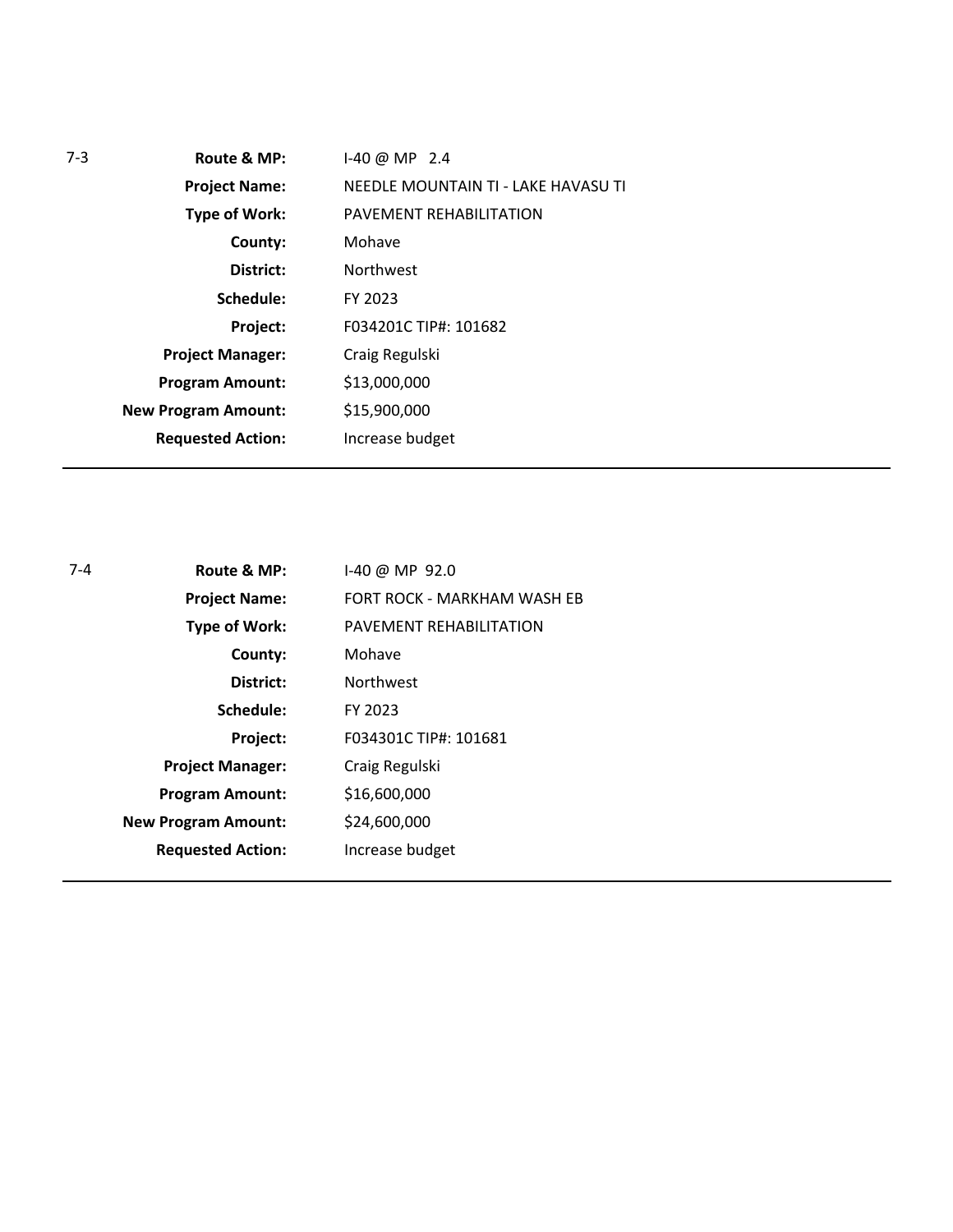| $7-5$ | Route & MP:                | $1-40$ @ MP 83.6                         |
|-------|----------------------------|------------------------------------------|
|       | <b>Project Name:</b>       | WILLOW CREEK BRIDGE NO 3 EB (STR # 1594) |
|       | <b>Type of Work:</b>       | Replace Bridge                           |
|       | County:                    | Mohave                                   |
|       | District:                  | <b>Northwest</b>                         |
|       | Schedule:                  | FY 2023                                  |
|       | Project:                   | F016001C TIP#: 100316                    |
|       | <b>Project Manager:</b>    | Eric Prosnier                            |
|       | <b>Program Amount:</b>     | \$7,000,000                              |
|       | <b>New Program Amount:</b> | \$10,686,000                             |
|       | <b>Requested Action:</b>   | Increase budget.                         |
|       |                            |                                          |

| 7-6                        | Route & MP:              | 1-40 @ MP 33                    |
|----------------------------|--------------------------|---------------------------------|
|                            | <b>Project Name:</b>     | Walnut Creek to Holy Moses Wash |
|                            | <b>Type of Work:</b>     | <b>Pavement Rehabilitation</b>  |
|                            | County:                  | Mohave                          |
|                            | District:                | <b>Northwest</b>                |
|                            | Schedule:                | FY 2023                         |
|                            | Project:                 | F039201C TIP#: 101683           |
|                            | <b>Project Manager:</b>  | Michael Andazola                |
|                            | <b>Program Amount:</b>   | \$28,000,000                    |
| <b>New Program Amount:</b> |                          | \$35,835,000                    |
|                            | <b>Requested Action:</b> | <b>Increase Budget</b>          |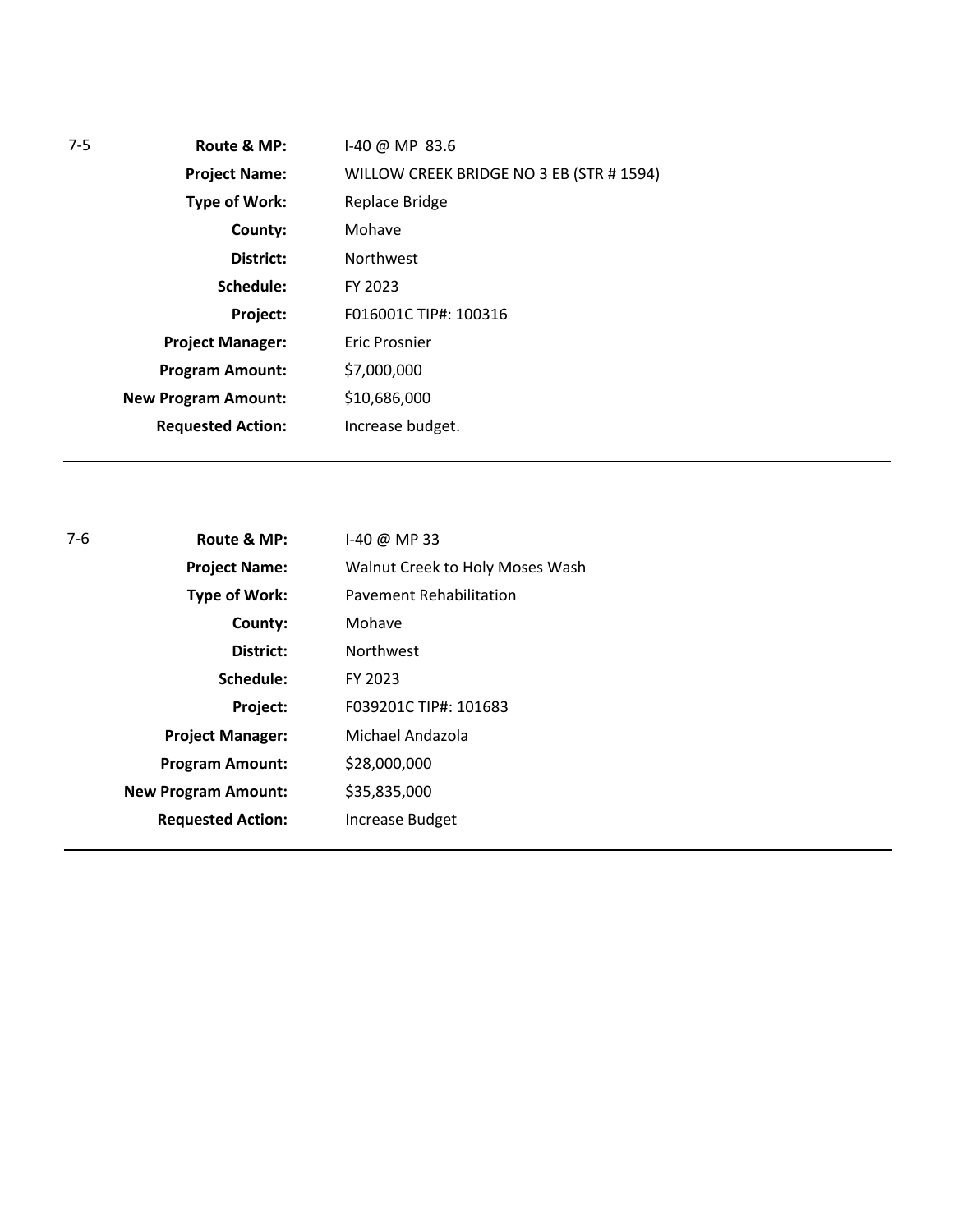| $7-7$ | Route & MP:                | 1-40 @ MP 146.2        |
|-------|----------------------------|------------------------|
|       | <b>Project Name:</b>       | Ash Fork Creek Bridges |
|       | <b>Type of Work:</b>       | Scour Retrofit         |
|       | County:                    | Yavapai                |
|       | District:                  | <b>Northwest</b>       |
|       | Schedule:                  | FY 2023                |
|       | Project:                   | F037101C TIP#: 100243  |
|       | <b>Project Manager:</b>    | Michael Andazola       |
|       | <b>Program Amount:</b>     | \$750,000              |
|       | <b>New Program Amount:</b> | \$2,000,000            |
|       | <b>Requested Action:</b>   | Increase budget        |

| 7-8 | Route & MP:                | US 70 @ MP 298.0      |
|-----|----------------------------|-----------------------|
|     | <b>Project Name:</b>       | <b>RCB STR #4305</b>  |
|     | <b>Type of Work:</b>       | <b>SCOUR RETROFIT</b> |
|     | County:                    | Graham                |
|     | District:                  | Southeast             |
|     | Schedule:                  | FY 2023               |
|     | Project:                   | F039301C TIP#: 102074 |
|     | <b>Project Manager:</b>    | Michael Andazola      |
|     | <b>Program Amount:</b>     | \$200,000             |
|     | <b>New Program Amount:</b> | \$1,000,000           |
|     | <b>Requested Action:</b>   | Increase budget       |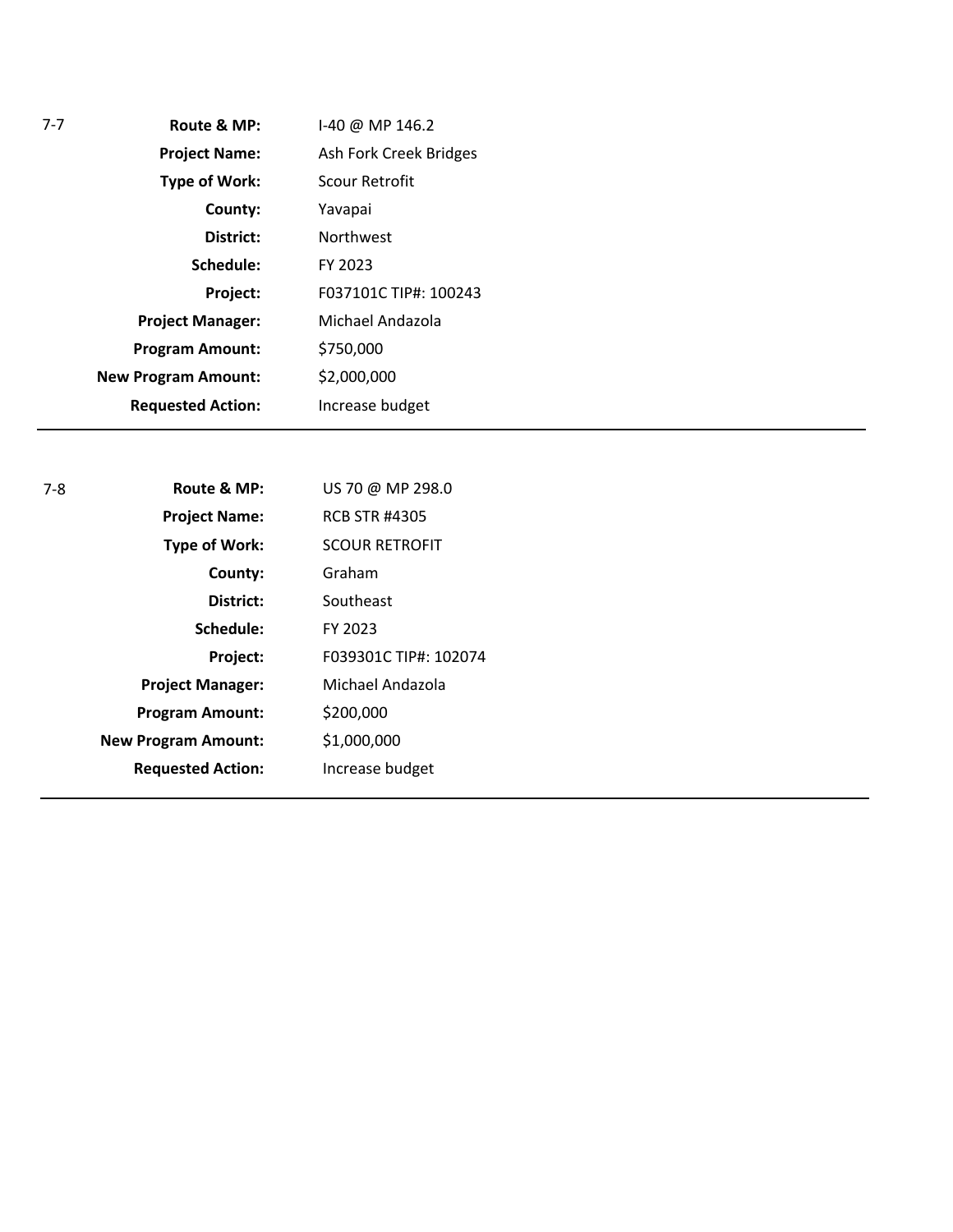| 7-9 | Route & MP:                | SR 99 @ MP 71.0                          |
|-----|----------------------------|------------------------------------------|
|     | <b>Project Name:</b>       | <b>CANYON DIABLO BRIDGE</b>              |
|     | <b>Type of Work:</b>       | SCOUR RETROFIT & PAVEMENT REHABILITATION |
|     | County:                    | Coconino                                 |
|     | District:                  | Northcentral                             |
|     | Schedule:                  | FY 2023                                  |
|     | Project:                   | F027701C TIP#: 100217                    |
|     | <b>Project Manager:</b>    | Jennifer Acuna                           |
|     | <b>Program Amount:</b>     | \$400,000                                |
|     | <b>New Program Amount:</b> | \$865,000                                |
|     | <b>Requested Action:</b>   | Change scope, Increase budget            |
|     |                            |                                          |

| 7-10 | Route & MP:                | US 93 @ MP 144.0              |
|------|----------------------------|-------------------------------|
|      | <b>Project Name:</b>       | N. OF NOTHING - S. OF SR 97   |
|      | <b>Type of Work:</b>       | PAVEMENT REHABILITATION       |
|      | County:                    | Mohave                        |
|      | District:                  | <b>Northwest</b>              |
|      | Schedule:                  |                               |
|      | Project:                   | F038701C TIP#: 101680         |
|      | <b>Project Manager:</b>    | Olivier Mirza                 |
|      | <b>Program Amount:</b>     | \$21,242,000                  |
|      | <b>New Program Amount:</b> | \$29,977,000                  |
|      | <b>Requested Action:</b>   | Increase construction budget. |
|      |                            |                               |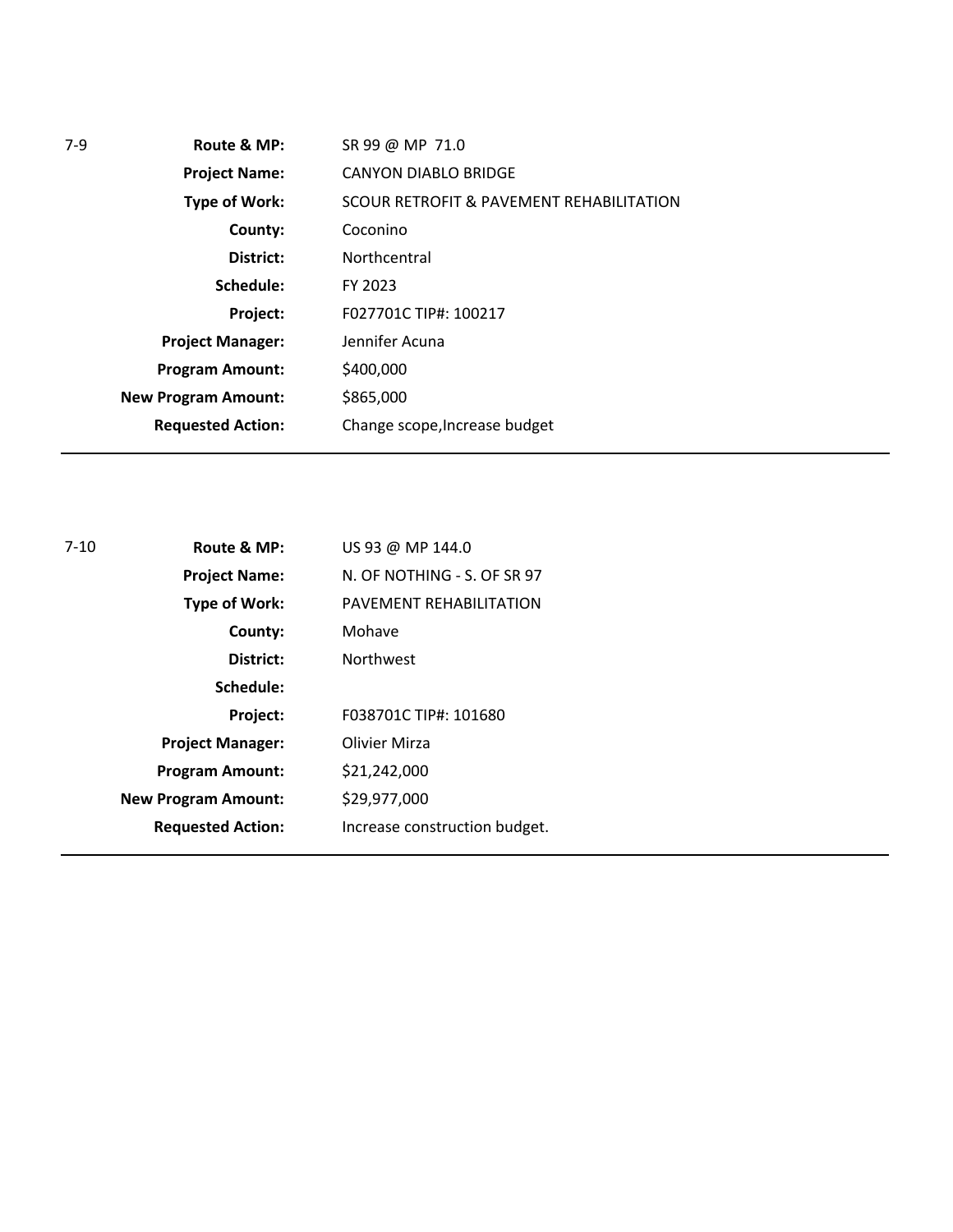| $7 - 11$ | Route & MP:                | US 93 @ MP 127.7                           |
|----------|----------------------------|--------------------------------------------|
|          | <b>Project Name:</b>       | SYCAMORE CREEK BRIDGE NB, GRAY WASH BRIDGE |
|          | Type of Work:              | SCOUR RETROFIT & BRIDGE REHABILITATION     |
|          | County:                    | Mohave                                     |
|          | District:                  | <b>Northwest</b>                           |
|          | Schedule:                  | FY 2023                                    |
|          | Project:                   | F034901C TIP#: 100215                      |
|          | <b>Project Manager:</b>    | Olivier Mirza                              |
|          | <b>Program Amount:</b>     | \$750,000                                  |
|          | <b>New Program Amount:</b> | \$1,420,000                                |
|          | <b>Requested Action:</b>   | Increase Construction Budget.              |
|          |                            |                                            |

| $-8$ @ MP 135.0               |
|-------------------------------|
| MP 135 - PINAL COUNTY LINE    |
| PAVEMENT REHABILITATION       |
| Maricopa                      |
| Southwest                     |
| FY 2023                       |
| F038801C TIP#: 101687         |
| <b>Olivier Mirza</b>          |
| \$13,100,000                  |
| \$17,100,000                  |
| Increase construction budget. |
|                               |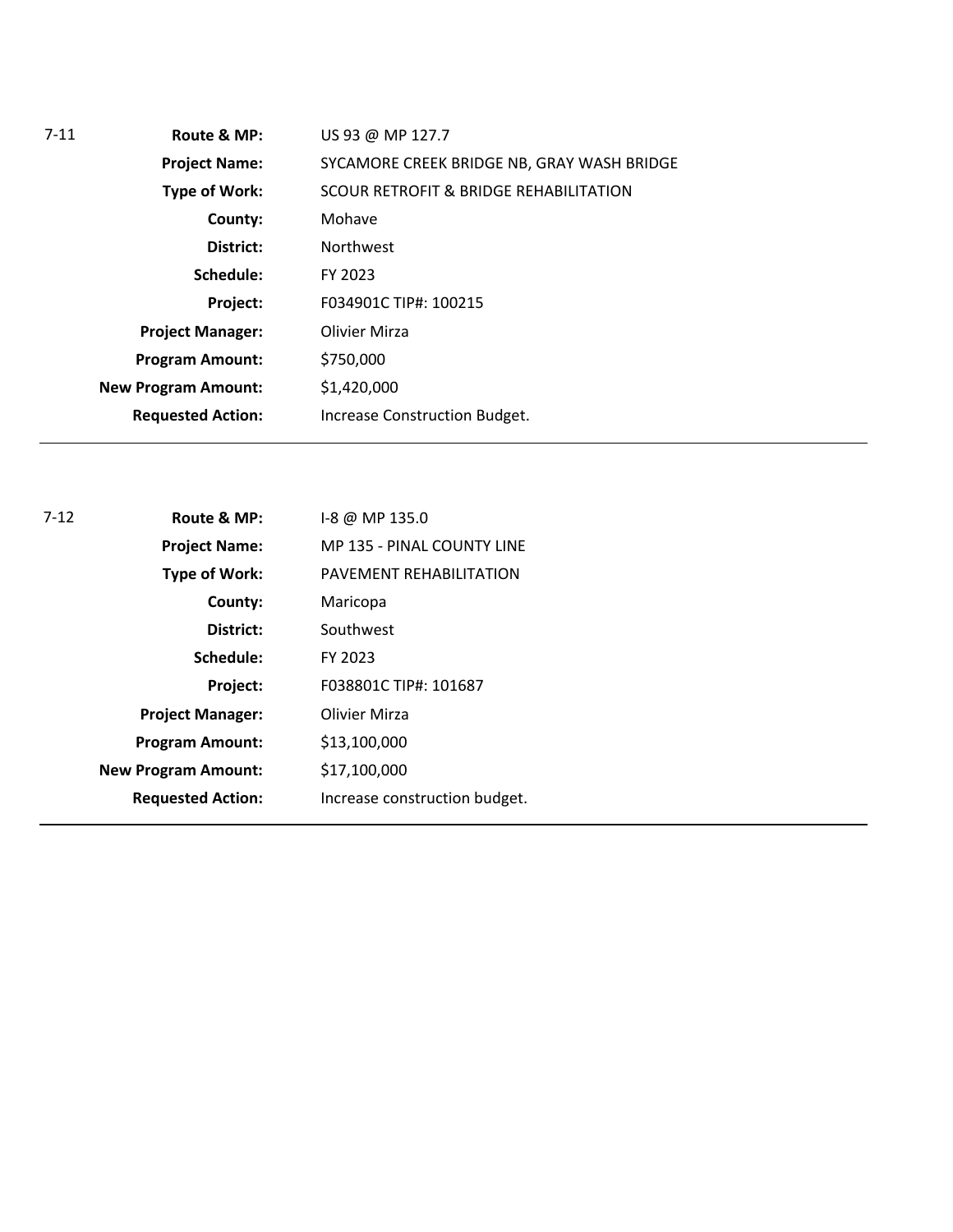| $7 - 13$ | Route & MP:                | SR 89 @ MP 471                               |
|----------|----------------------------|----------------------------------------------|
|          | <b>Project Name:</b>       | Wash, Moenkopi Wash & Five Mile Wash Bridges |
|          | Type of Work:              | <b>BRIDGE REHABILITATION</b>                 |
|          | County:                    | Coconino                                     |
|          | District:                  | Northcentral                                 |
|          | Schedule:                  | FY 20 23                                     |
|          | Project:                   | F033301C TIP#: 100221                        |
|          | <b>Project Manager:</b>    | Pei-jung Li                                  |
|          | <b>Program Amount:</b>     | \$1,500,000                                  |
|          | <b>New Program Amount:</b> | \$2,100,000                                  |
|          | <b>Requested Action:</b>   | Add scope & Increase Construction Budget     |
|          |                            |                                              |

| $7 - 14$ | Route & MP:                | $1-17$ @ MP 337.3         |
|----------|----------------------------|---------------------------|
|          | <b>Project Name:</b>       | Airport Road TI UP        |
|          | Type of Work:              | <b>Bridge Replacement</b> |
|          | County:                    | Coconino                  |
|          | District:                  | Northcentral              |
|          | Schedule:                  | FY 2023                   |
|          | Project:                   | F036201C TIP#: 100188     |
|          | <b>Project Manager:</b>    | Rehnuma Rahman            |
|          | <b>Program Amount:</b>     | \$4,000,000               |
|          | <b>New Program Amount:</b> | \$9,500,000               |
|          | <b>Requested Action:</b>   | Increase budget.          |
|          |                            |                           |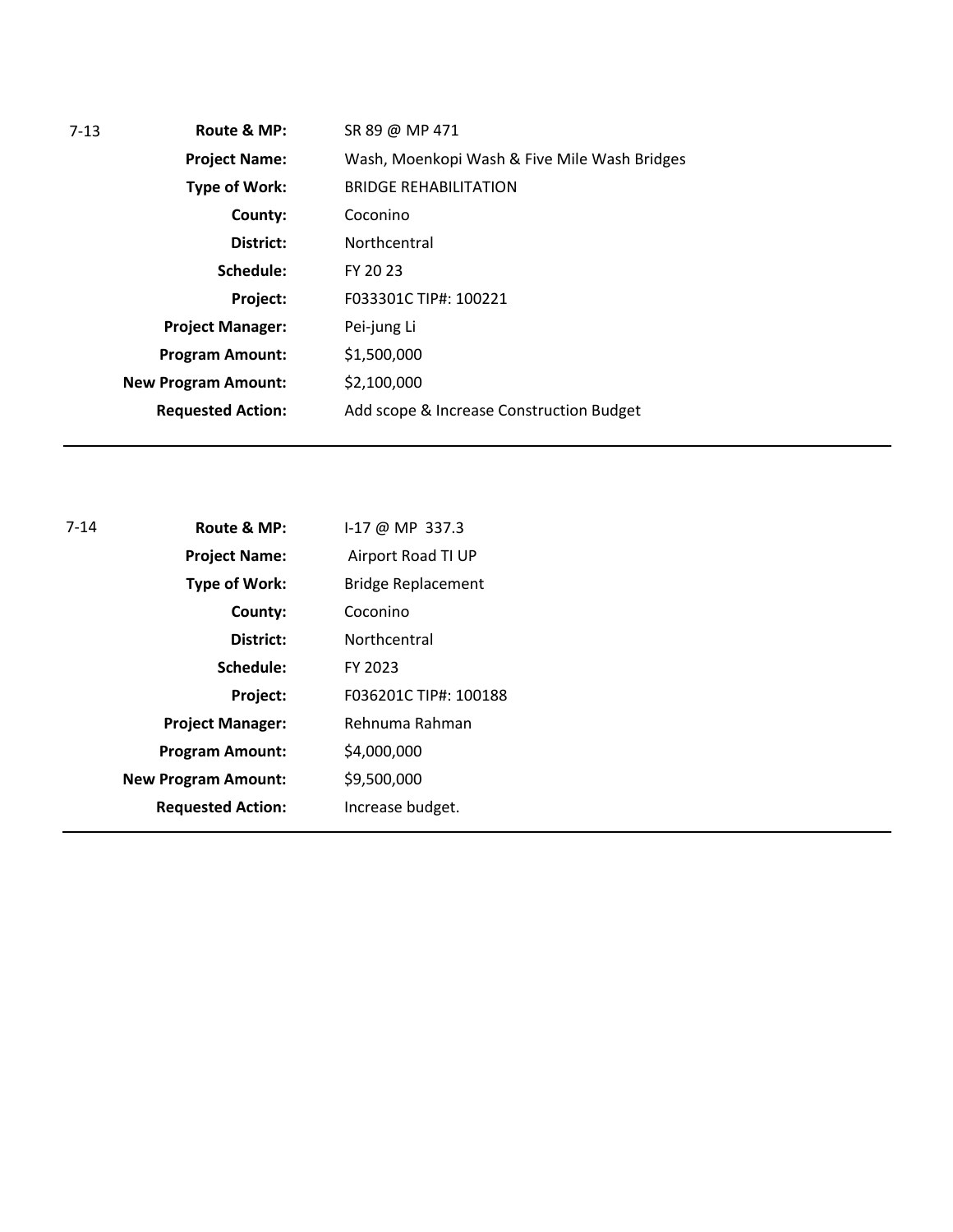| $7 - 15$ | Route & MP:                | SR 387 @ MP 8.6         |
|----------|----------------------------|-------------------------|
|          | <b>Project Name:</b>       | S OF I-10 - SR-87       |
|          | <b>Type of Work:</b>       | PAVEMENT REHABILITATION |
|          | County:                    | Pinal                   |
|          | District:                  | Southcentral            |
|          | Schedule:                  | FY 2023                 |
|          | Project:                   | F038201C TIP#: 101689   |
|          | <b>Project Manager:</b>    | Tafwachi Katapa         |
|          | <b>Program Amount:</b>     | \$5,500,000             |
|          | <b>New Program Amount:</b> | \$9,100,000             |
|          | <b>Requested Action:</b>   | Increase budget.        |
|          |                            |                         |

| 7-16 | Route & MP:                | US 60 @ MP 229.0               |
|------|----------------------------|--------------------------------|
|      | <b>Project Name:</b>       | <b>WATERFALL CANYON BRIDGE</b> |
|      | <b>Type of Work:</b>       | <b>BRIDGE REHABLITATION</b>    |
|      | County:                    | Pinal                          |
|      | District:                  | Southeast                      |
|      | Schedule:                  | FY 20 2023                     |
|      | Project:                   | F031501C TIP#: 100204          |
|      | <b>Project Manager:</b>    | <b>Thomas Oreilly</b>          |
|      | <b>Program Amount:</b>     | \$3,000,000                    |
|      | <b>New Program Amount:</b> | \$4,200,000                    |
|      | <b>Requested Action:</b>   | <b>Increase Budget</b>         |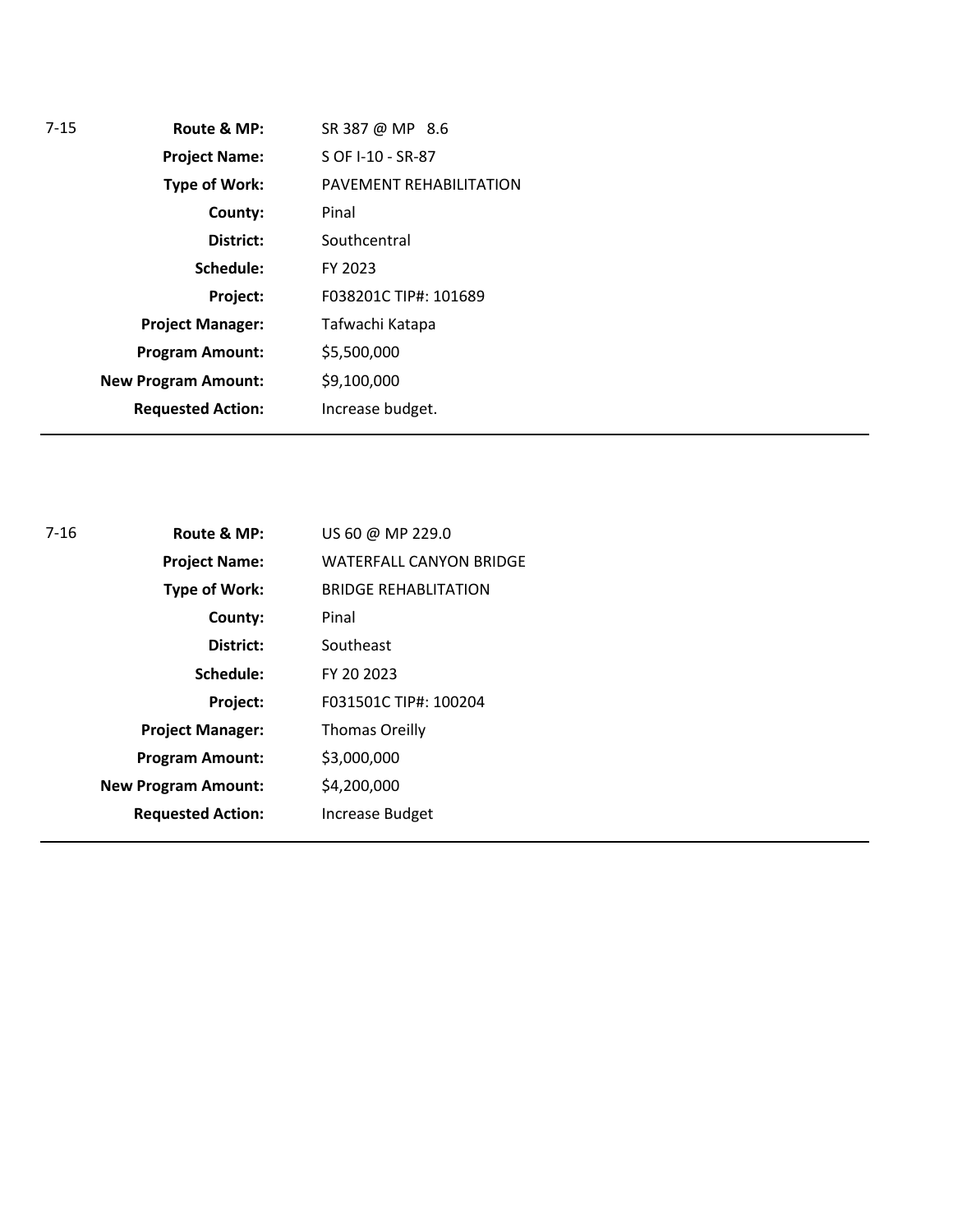| $7 - 17$ | Route & MP:                | SR 95 @ MP 44.3                              |
|----------|----------------------------|----------------------------------------------|
|          | <b>Project Name:</b>       | YUMA PROVING GROUND RD - CASTLE DOME MINE RD |
|          | <b>Type of Work:</b>       | PAVEMENT REHABILITATION                      |
|          | County:                    | Yuma                                         |
|          | District:                  | Southwest                                    |
|          | Schedule:                  | FY 2023                                      |
|          | Project:                   | F042701C TIP#: 101686                        |
|          | <b>Project Manager:</b>    | <b>Trent Kelso</b>                           |
|          | <b>Program Amount:</b>     | \$8,250,000                                  |
|          | <b>New Program Amount:</b> | \$12,700,000                                 |
|          | <b>Requested Action:</b>   | <b>Increase Construction Budget</b>          |
|          |                            |                                              |

| 7-18 | Route & MP:                | SR 86 @ MP 90.0         |
|------|----------------------------|-------------------------|
|      | <b>Project Name:</b>       | BIA 135 - BIA 030       |
|      | <b>Type of Work:</b>       | PAVEMENT REHABILITATION |
|      | County:                    | Pima                    |
|      | District:                  | Southcentral            |
|      | Schedule:                  | FY 2023                 |
|      | Project:                   | F036001C TIP#: 101691   |
|      | <b>Project Manager:</b>    | Tricia Brown            |
|      | <b>Program Amount:</b>     | \$9,000,000             |
|      | <b>New Program Amount:</b> | \$13,000,000            |
|      | <b>Requested Action:</b>   | Increase budget.        |
|      |                            |                         |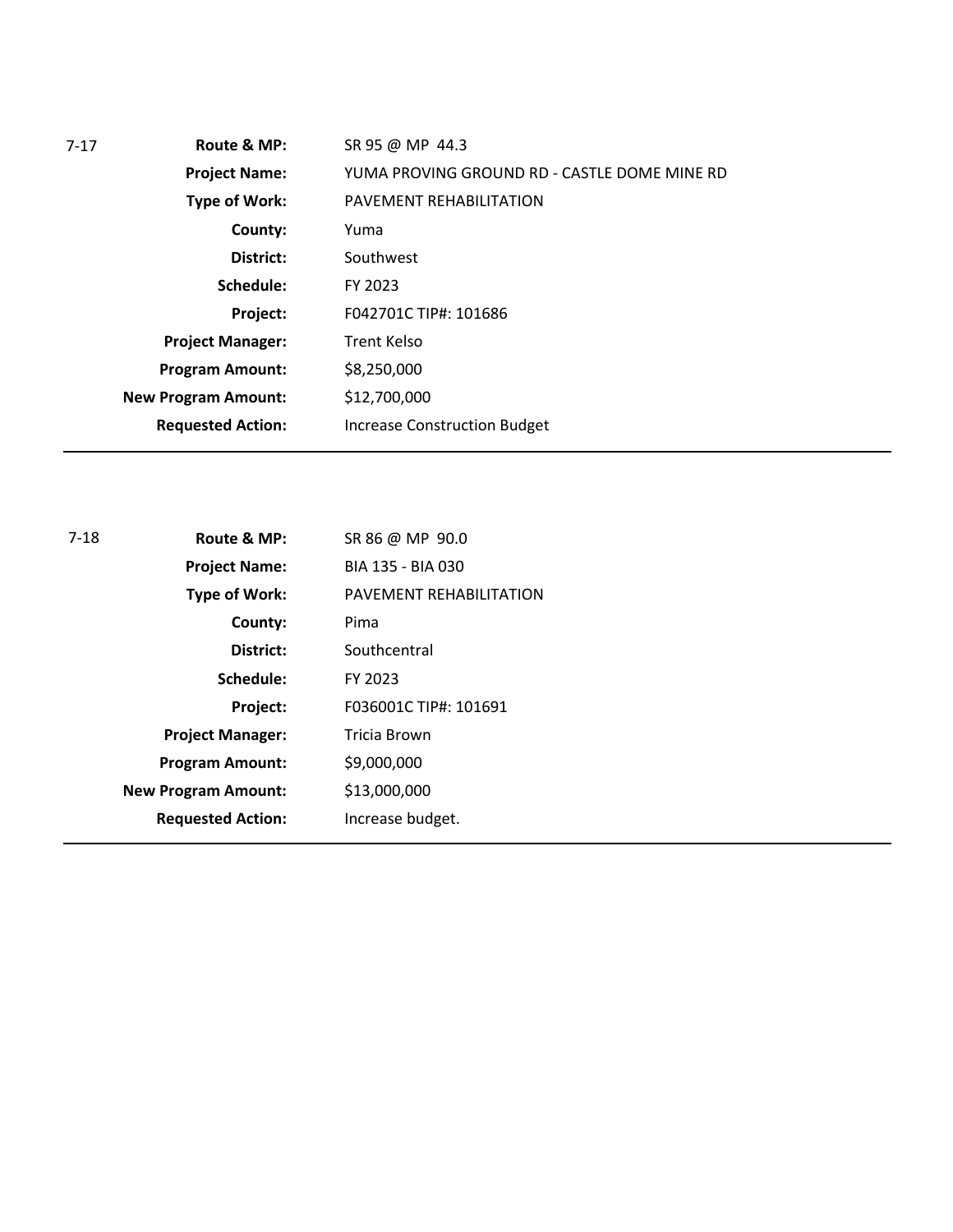| 7-19 | Route & MP:                | US 60 @ MP 208.7                     |
|------|----------------------------|--------------------------------------|
|      | <b>Project Name:</b>       | SAND TANK WASH BRIDGE                |
|      | Type of Work:              | SCOUR RETROFIT & DECK REHABILITATION |
|      | County:                    | Pinal                                |
|      | District:                  | Southeast                            |
|      | Schedule:                  | FY 2023                              |
|      | Project:                   | F038601C TIP#: 100203                |
|      | <b>Project Manager:</b>    | Shantala Ramaiah                     |
|      | <b>Program Amount:</b>     | \$500,000                            |
|      | <b>New Program Amount:</b> | \$960,000                            |
|      | <b>Requested Action:</b>   | Increase construction budget.        |

**Items 7-1 through 7-19 were presented by: Bret Anderson**

**Chairman Byres stated that Items 7-1 to 7-19 were for information only. These projects were Programmed in FY 2023 and they will be updated in the FY 2022-2026 Five Year Transportation Facilities Construction Program. No further action needed. Steve Boschen requested that three questions be addressed for these projects. First question is if the cost estimates are comparable to other constructed projects and that they meet Year of Expenditure considerations. The second is if the scope of work is practical given budget constraints. The third is if ADOT is optimizing the best use of funds with the cost of pavement per mile for pavement rehabilitation projects. Bret Anderson will research these questions with the program updates.**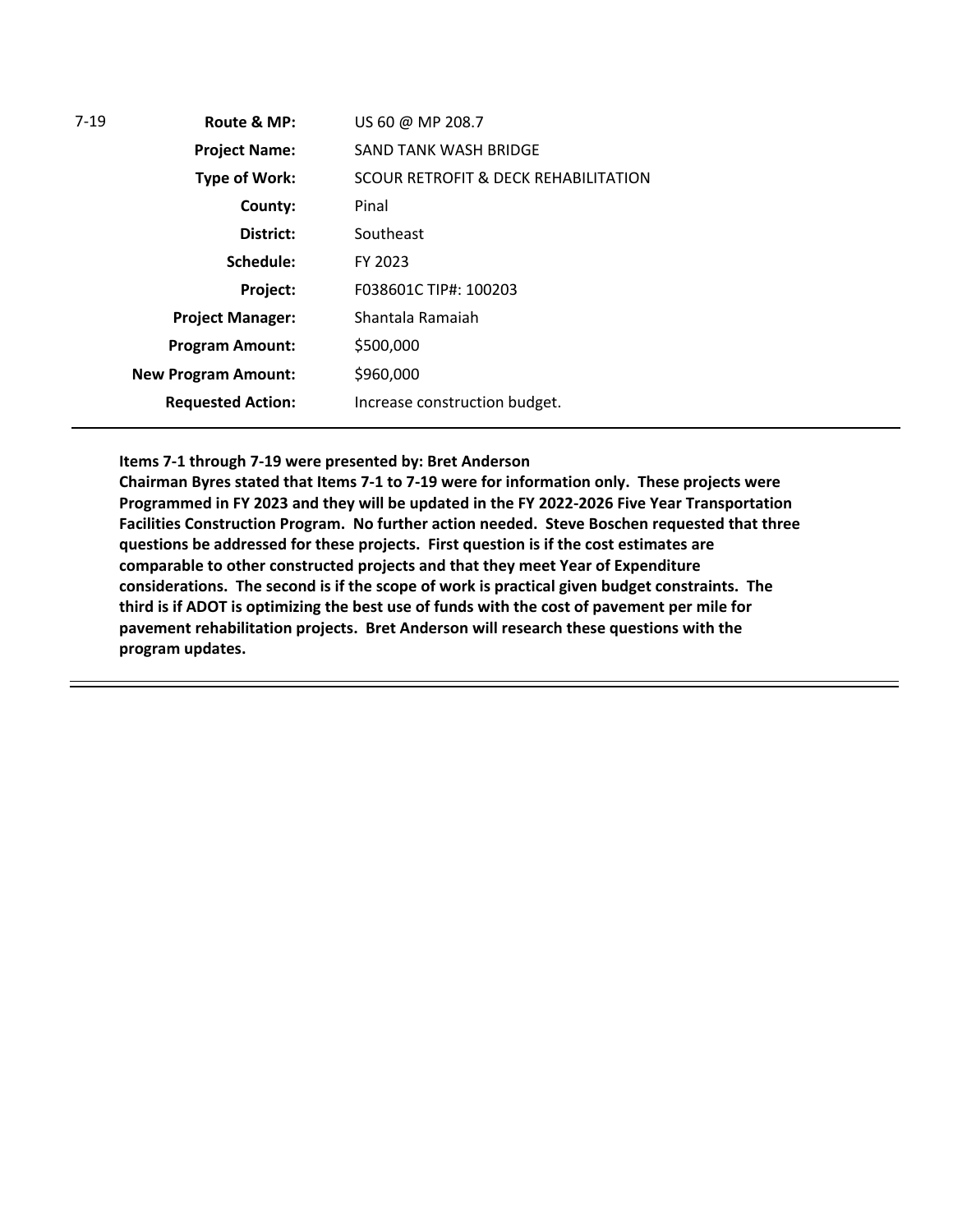| $7-20$ | Route & MP:                | US 60 @ MP 227.7                     |
|--------|----------------------------|--------------------------------------|
|        | <b>Project Name:</b>       | <b>QUEEN CREEK BRIDGE</b>            |
|        | <b>Type of Work:</b>       | <b>CONSTRUCT BRIDGE REPLACEMENT</b>  |
|        | County:                    | Pinal                                |
|        | District:                  | Southeast                            |
|        | Schedule:                  | FY 2022                              |
|        | Project:                   | H856601C TIP#: 100975                |
|        | <b>Project Manager:</b>    | Tafwachi Katapa                      |
|        | <b>Program Amount:</b>     | \$30,000,000                         |
|        | <b>New Program Amount:</b> | \$40,000,000                         |
|        | <b>Requested Action:</b>   | Change in schedule, Increase Budget. |

**Item 7-20 was presented by: Tafwachi Katapa**

**Chairman called for a motion to approve Item 7-20.**

**Steve Boschen made the motion to approve.**

**Dallas Hammit seconded the motion. Motion carried unanimously. This will not go to the State Transportation Board. This project will be updated in the FY 2022-2026 Five Year Transportation Facilities Construction Program.**

| $7 - 21$ | Route & MP:                | I-15 @ MP 27.0                |
|----------|----------------------------|-------------------------------|
|          | <b>Project Name:</b>       | <b>BLACK ROCK TI UP SB/NB</b> |
|          | <b>Type of Work:</b>       | <b>BRIDGE REHABILITATION</b>  |
|          | County:                    | Mohave                        |
|          | District:                  | Northcentral                  |
|          | Schedule:                  | FY 2022                       |
|          | Project:                   | F030801C TIP#: 100186         |
|          | <b>Project Manager:</b>    | <b>Bharat Kandel</b>          |
|          | <b>Program Amount:</b>     | \$1,000,000                   |
|          | <b>New Program Amount:</b> | \$1,550,000                   |
|          | <b>Requested Action:</b>   | Increase Budget               |

**Items 7-21 through 7-40 was presented by: Bret Anderson** 

**Chairman Byres stated that Items 7-21 to 7-40 were for information only. These projects were Programmed in FY 2022 and they will be updated in the FY 2022-2026 Five Year Transportation Facilities Construction Program. No further action needed. Steve Boschen requested that the same three questions for Items 7-1 to 7-19 be applied to these projects also.**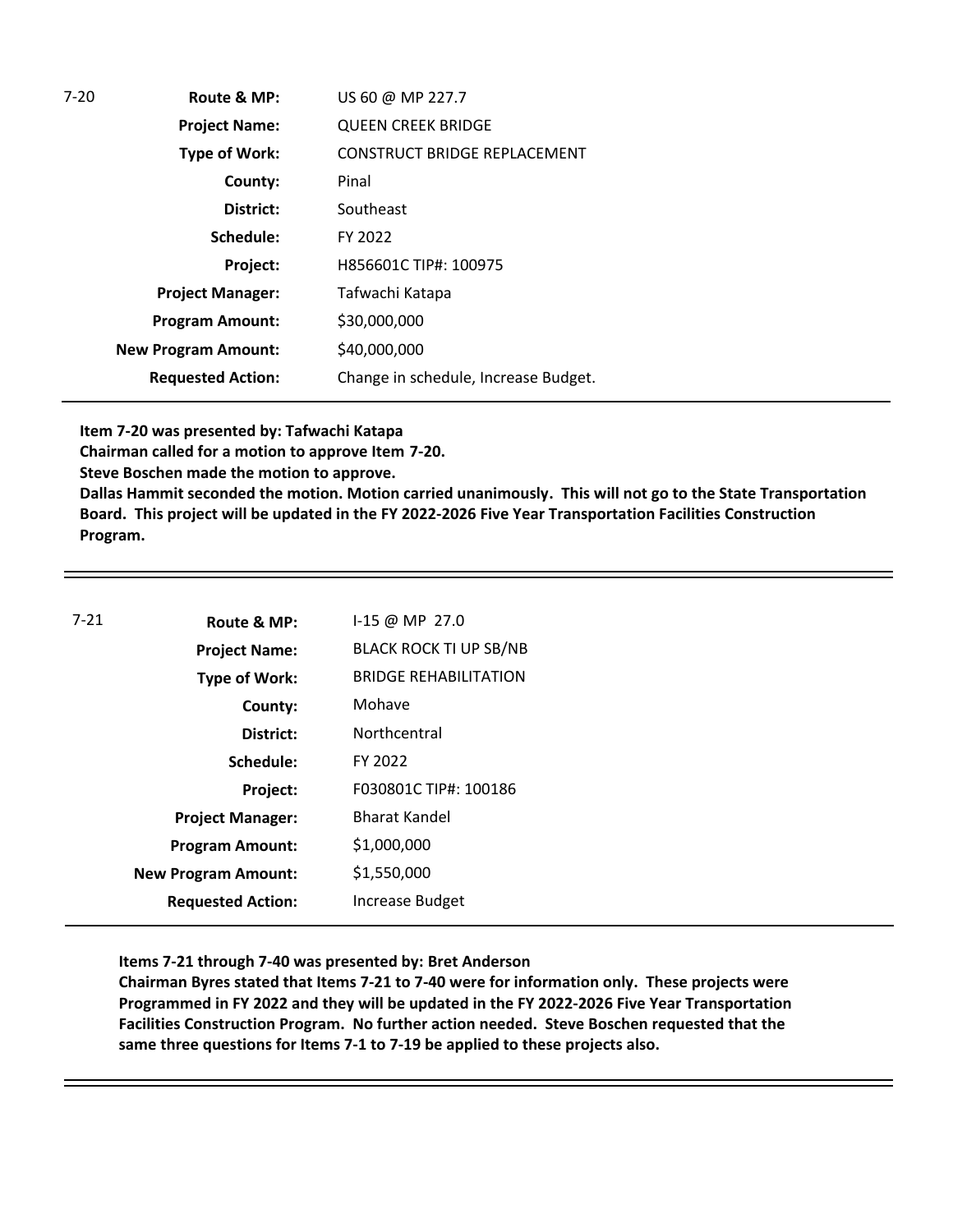| 7-22 | Route & MP:                | I-8 @ MP 0.46                     |  |
|------|----------------------------|-----------------------------------|--|
|      | <b>Project Name:</b>       | MP 0.1 - MP 33 VARIOUS BRIDGES    |  |
|      | <b>Type of Work:</b>       | <b>BRIDGE DECK REHABILITATION</b> |  |
|      | County:                    | Yuma                              |  |
|      | District:                  | Southwest                         |  |
|      | Schedule:                  | FY 2022                           |  |
|      | Project:                   | F017201C TIP#: 8363               |  |
|      | <b>Project Manager:</b>    | <b>Bharat Kandel</b>              |  |
|      | <b>Program Amount:</b>     | \$4,500,000                       |  |
|      | <b>New Program Amount:</b> | \$4,500,000                       |  |
|      | <b>Requested Action:</b>   | Reduce Scope                      |  |
|      |                            |                                   |  |

| $7 - 23$ | Route & MP:                | US 60 @ MP 352.5            |
|----------|----------------------------|-----------------------------|
|          | <b>Project Name:</b>       | US 60 NORFOLK RD - SR 61    |
|          | <b>Type of Work:</b>       | <b>TURN AND MERGE LANES</b> |
|          | County:                    | Apache                      |
|          | District:                  | <b>Northeast</b>            |
|          | Schedule:                  | FY 2022                     |
|          | Project:                   | F035801C TIP#: 101873       |
|          | <b>Project Manager:</b>    | Dave Sabers                 |
|          | <b>Program Amount:</b>     | \$1,600,000                 |
|          | <b>New Program Amount:</b> | \$1,950,000                 |
|          | <b>Requested Action:</b>   | Increase budget.            |
|          |                            |                             |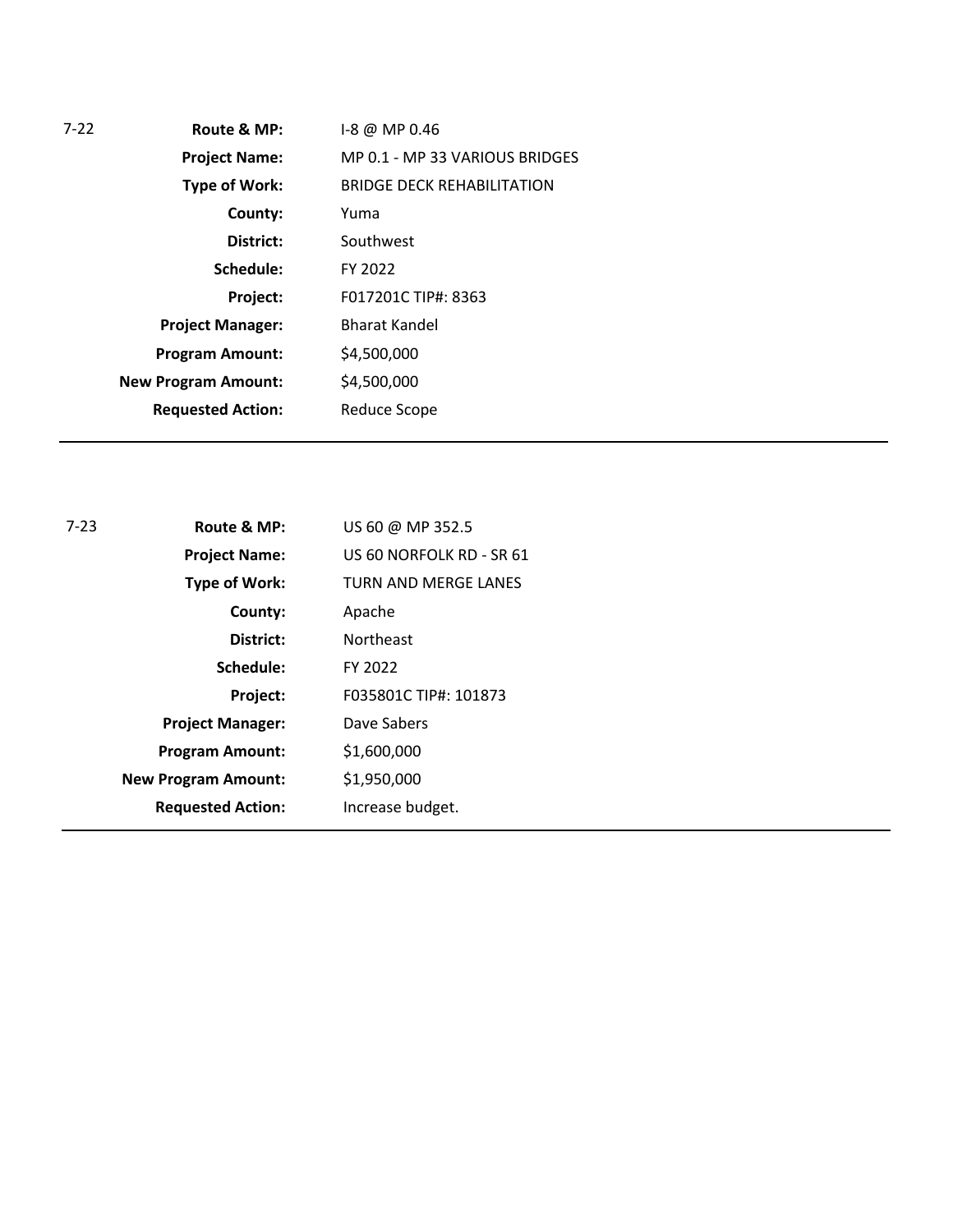| Route & MP:                | SR 287 @ MP 116.7                 |
|----------------------------|-----------------------------------|
| <b>Project Name:</b>       | <b>HACIENDA - SR 87</b>           |
| <b>Type of Work:</b>       | RUMBLE STRIPS AND RIGHT TURN LANE |
| County:                    | Pinal                             |
| District:                  | Southcentral                      |
| Schedule:                  | FY 2022                           |
| Project:                   | F035701C TIP#: 101007             |
| <b>Project Manager:</b>    | Dave Sabers                       |
| <b>Program Amount:</b>     | \$385,000                         |
| <b>New Program Amount:</b> | \$530,000                         |
| <b>Requested Action:</b>   | Increase budget.                  |
|                            |                                   |

| $7 - 25$ | Route & MP:                | 17 @ MP 311.0                    |
|----------|----------------------------|----------------------------------|
|          | <b>Project Name:</b>       | SB COUNTY LINE- MCCONNELL BRIDGE |
|          | <b>Type of Work:</b>       | <b>PAVEMENT REHABILITATION</b>   |
|          | County:                    | Yavapai                          |
|          | District:                  | Northcentral                     |
|          | Schedule:                  | FY 2022                          |
|          | Project:                   | F020701C TIP#: 100241            |
|          | <b>Project Manager:</b>    | Judah Cain                       |
|          | <b>Program Amount:</b>     | \$35,900,000                     |
|          | <b>New Program Amount:</b> | \$40,100,000                     |
|          | <b>Requested Action:</b>   | Increase Budget.                 |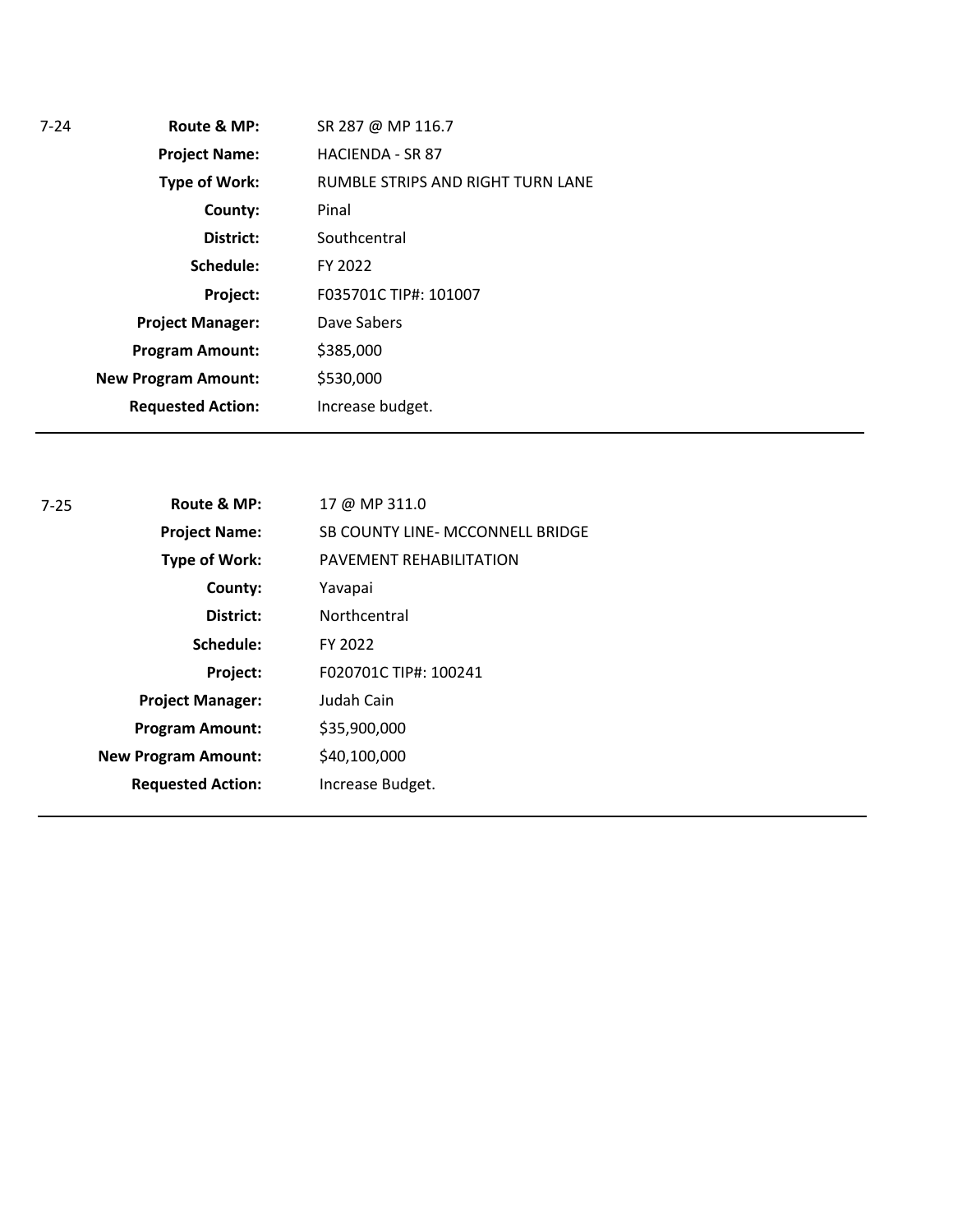| 7-26 | Route & MP:                | $1-10 \ @ \ MP 368.0$                |
|------|----------------------------|--------------------------------------|
|      | <b>Project Name:</b>       | <b>BOWIE - NEW MEXICO STATE LINE</b> |
|      | <b>Type of Work:</b>       | <b>TREE REMOVAL</b>                  |
|      | County:                    | Cochise                              |
|      | District:                  | Southeast                            |
|      | Schedule:                  | FY 2022                              |
|      | Project:                   | F035001C TIP#: 100996                |
|      | <b>Project Manager:</b>    | Judah Cain                           |
|      | <b>Program Amount:</b>     | \$437,000                            |
|      | <b>New Program Amount:</b> | \$726,000                            |
|      | <b>Requested Action:</b>   | Increase Budget.                     |
|      |                            |                                      |

| $7-27$ | Route & MP:                | SR 10B @ MP 306.4             |
|--------|----------------------------|-------------------------------|
|        | <b>Project Name:</b>       | SAN PEDRO RIVER BRIDGE        |
|        | Type of Work:              | <b>BRIDGE REHABILITATION</b>  |
|        | County:                    | Cochise                       |
|        | District:                  | Southcentral                  |
|        | Schedule:                  | FY 2022                       |
|        | Project:                   | H845101C TIP#: 100185         |
|        | <b>Project Manager:</b>    | Olivier Mirza                 |
|        | <b>Program Amount:</b>     | \$5,000,000                   |
|        | <b>New Program Amount:</b> | \$7,100,000                   |
|        | <b>Requested Action:</b>   | Increase Construction Budget. |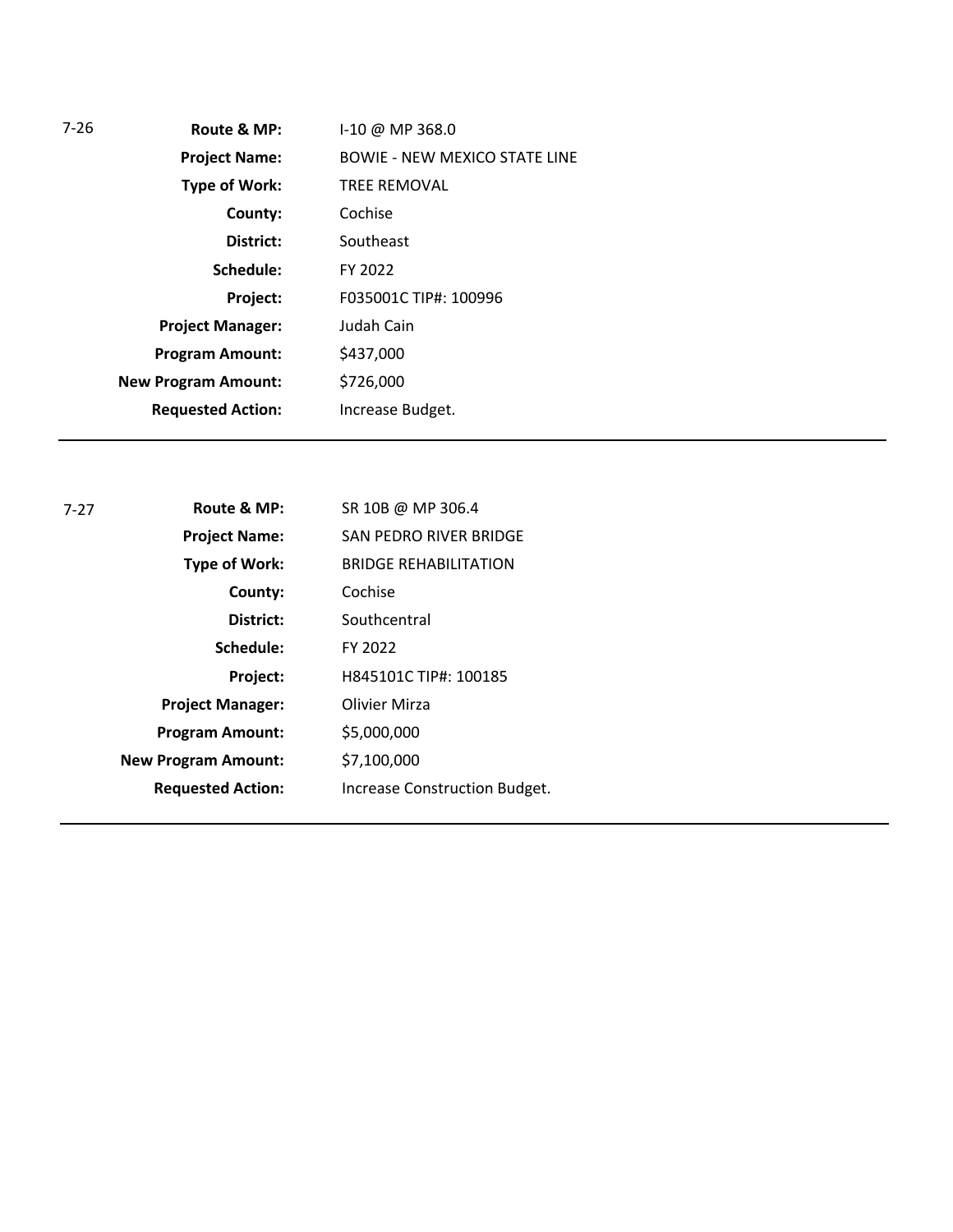| 7-28 | Route & MP:                | SR 80 @ MP 298.8                    |
|------|----------------------------|-------------------------------------|
|      | <b>Project Name:</b>       | SAN PEDRO RIVER BRIDGE              |
|      | <b>Type of Work:</b>       | <b>CONSTRUCT BRIDGE REPLACEMENT</b> |
|      | County:                    | Cochise                             |
|      | District:                  | Southcentral                        |
|      | Schedule:                  | FY 2022                             |
|      | Project:                   | H893701C TIP#: 6807                 |
|      | <b>Project Manager:</b>    | Olivier Mirza                       |
|      | <b>Program Amount:</b>     | \$8,000,000                         |
|      | <b>New Program Amount:</b> | \$8,500,000                         |
|      | <b>Requested Action:</b>   | Increase Budget.                    |
|      |                            |                                     |

| 7-29 | Route & MP:                | SR 88 @ MP 197.4              |
|------|----------------------------|-------------------------------|
|      | <b>Project Name:</b>       | TOMAHAWK RD - BUFFALO RD      |
|      | <b>Type of Work:</b>       | DRAINAGE IMPROVEMENT          |
|      | County:                    | Pinal                         |
|      | District:                  | Central                       |
|      | Schedule:                  |                               |
|      | Project:                   | F033201R TIP#: 101833 Olivier |
|      | <b>Project Manager:</b>    | Mirza                         |
|      | <b>Program Amount:</b>     | \$0                           |
|      | <b>New Program Amount:</b> | \$159,000                     |
|      | <b>Requested Action:</b>   | Establish New Sub-Phase.      |
|      |                            |                               |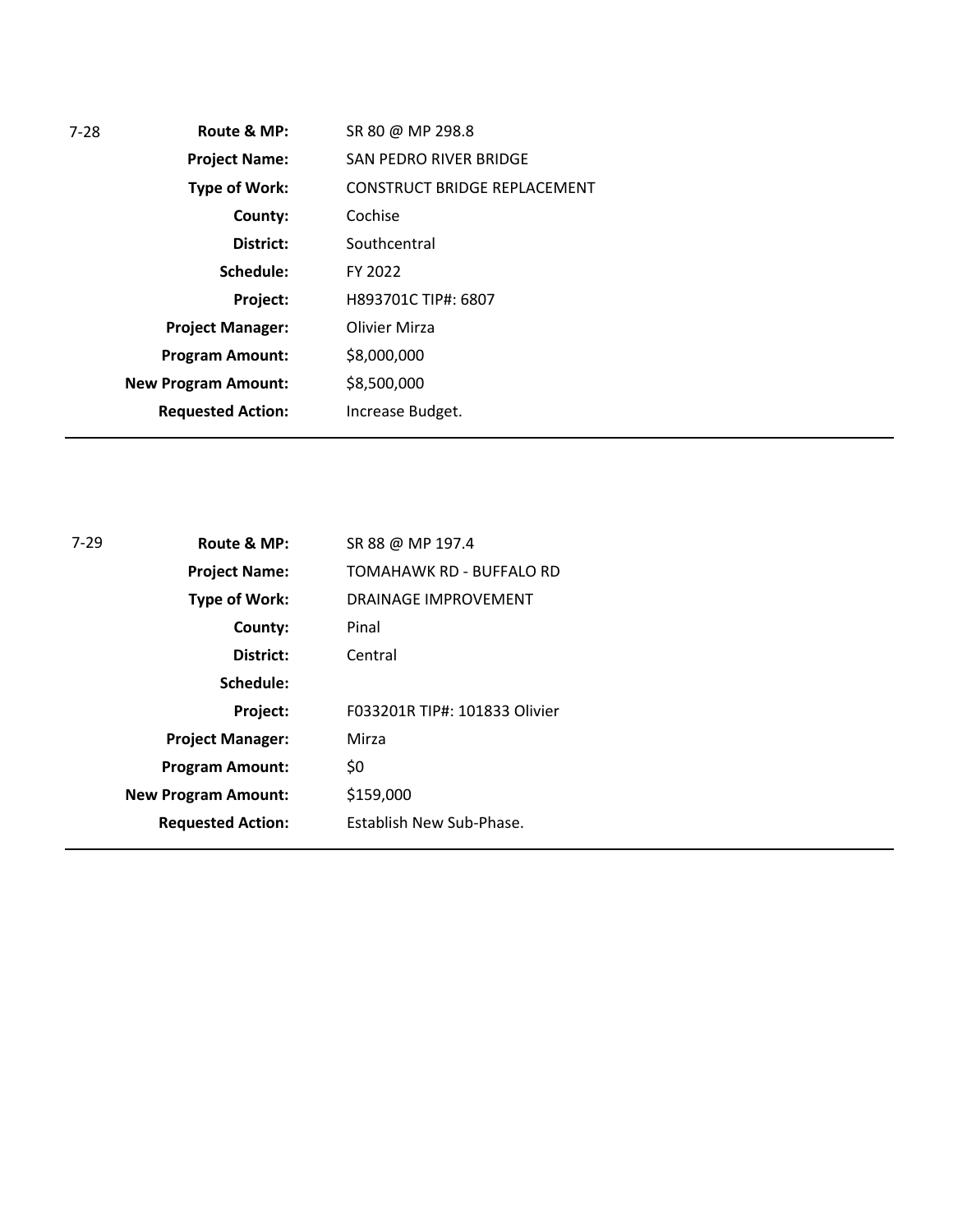| $7 - 30$ | Route & MP:                | SR 88 @ MP 197.4         |
|----------|----------------------------|--------------------------|
|          | <b>Project Name:</b>       | TOMAHAWK RD - BUFFALO RD |
|          | Type of Work:              | DRAINAGE IMPROVEMENT     |
|          | County:                    | Pinal                    |
|          | District:                  | Central                  |
|          | Schedule:                  |                          |
|          | Project:                   | F033201C TIP#: 101833    |
|          | <b>Project Manager:</b>    | Olivier Mirza            |
|          | <b>Program Amount:</b>     | \$0                      |
|          | <b>New Program Amount:</b> | \$1,400,000              |
|          | <b>Requested Action:</b>   | Establish New Sub-phase. |

| $7 - 31$ | Route & MP:                | SR 69 @ MP 293.8                       |
|----------|----------------------------|----------------------------------------|
|          | <b>Project Name:</b>       | PRESCOTT LAKES PKWY - FRONTIER VILLAGE |
|          | Type of Work:              | Roadway Widening                       |
|          | County:                    | Yavapai                                |
|          | District:                  | <b>Northwest</b>                       |
|          | Schedule:                  | FY 20 22                               |
|          | Project:                   | H873901C TIP#: 100248                  |
|          | <b>Project Manager:</b>    | Pei-jung Li                            |
|          | <b>Program Amount:</b>     | \$10,000,000                           |
|          | <b>New Program Amount:</b> | \$10,300,000                           |
|          | <b>Requested Action:</b>   | Increase construction budget           |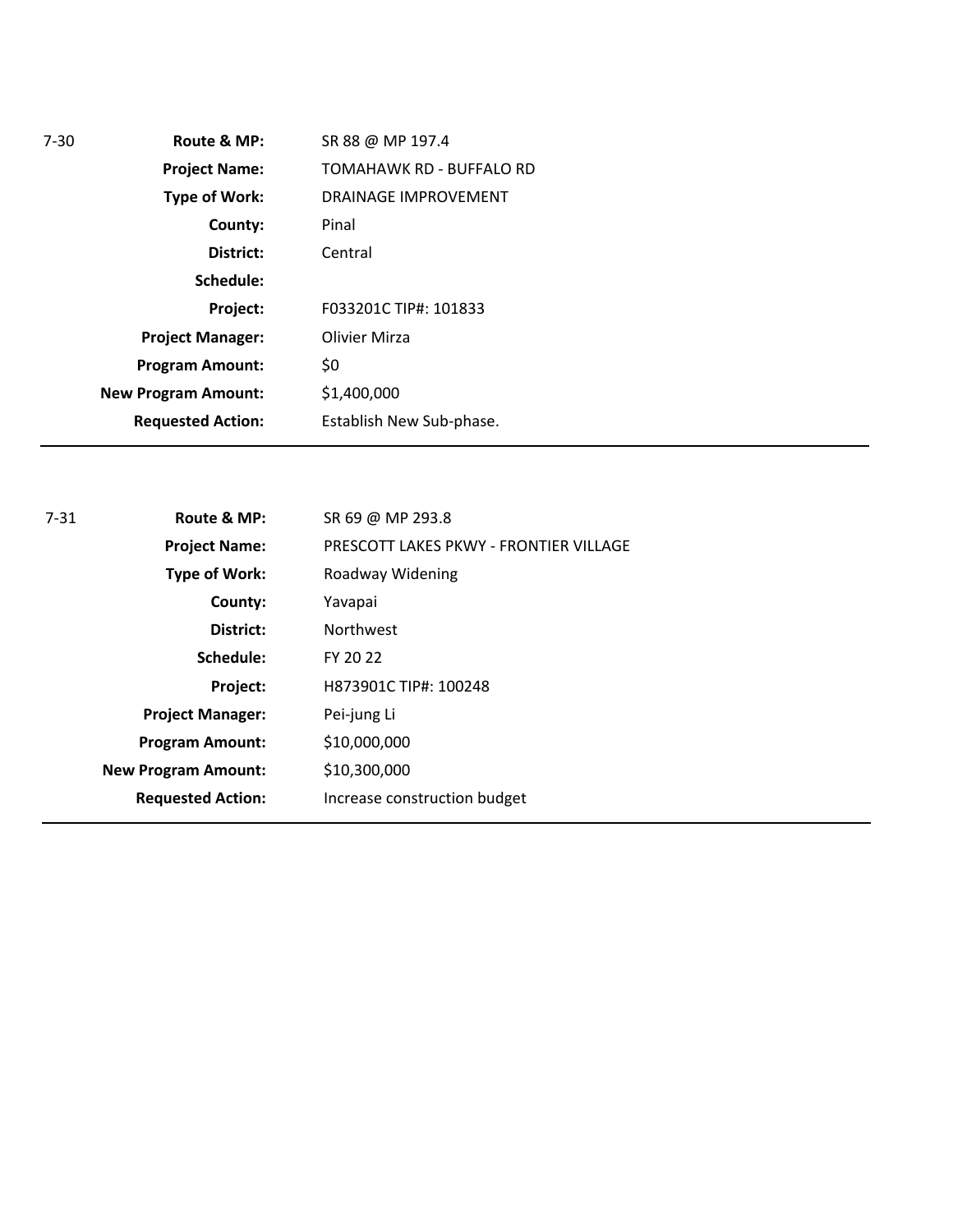| $7 - 32$ | Route & MP:                | US 60 @ MP 247.6                                                    |  |
|----------|----------------------------|---------------------------------------------------------------------|--|
|          | <b>Project Name:</b>       | N CHERRY AVE - RADANOVICH BLVD                                      |  |
|          | Type of Work:              | <b>INSTALL LIGHTING</b>                                             |  |
|          | County:                    | Gila                                                                |  |
|          | District:                  | Southeast                                                           |  |
|          | Schedule:                  | FY 2022                                                             |  |
|          | Project:                   | F035201C TIP#: 101000                                               |  |
|          | <b>Project Manager:</b>    | Rehnuma Rahman                                                      |  |
|          | <b>Program Amount:</b>     | \$228,000                                                           |  |
|          | <b>New Program Amount:</b> | \$318,000                                                           |  |
|          | <b>Requested Action:</b>   | Increase budget, change in project limit and reduce project length. |  |

| Route & MP:<br>$7 - 33$<br>SR 87 @ MP 133.0 |                            |                                                |
|---------------------------------------------|----------------------------|------------------------------------------------|
|                                             | <b>Project Name:</b>       | SR 87 - KENWORTHY RD & SR-287 @ CHRISTENSEN RD |
|                                             | Type of Work:              | <b>CONSTRUCT TURN LANES</b>                    |
|                                             | County:                    | Pinal                                          |
|                                             | District:                  | Southcentral                                   |
|                                             | Schedule:                  | FY 2022                                        |
|                                             | Project:                   | F037301C TIP#: 101003                          |
|                                             | <b>Project Manager:</b>    | Rehnuma Rahman                                 |
|                                             | <b>Program Amount:</b>     | \$463,000                                      |
|                                             | <b>New Program Amount:</b> | \$883,000                                      |
|                                             | <b>Requested Action:</b>   | Increase budget.                               |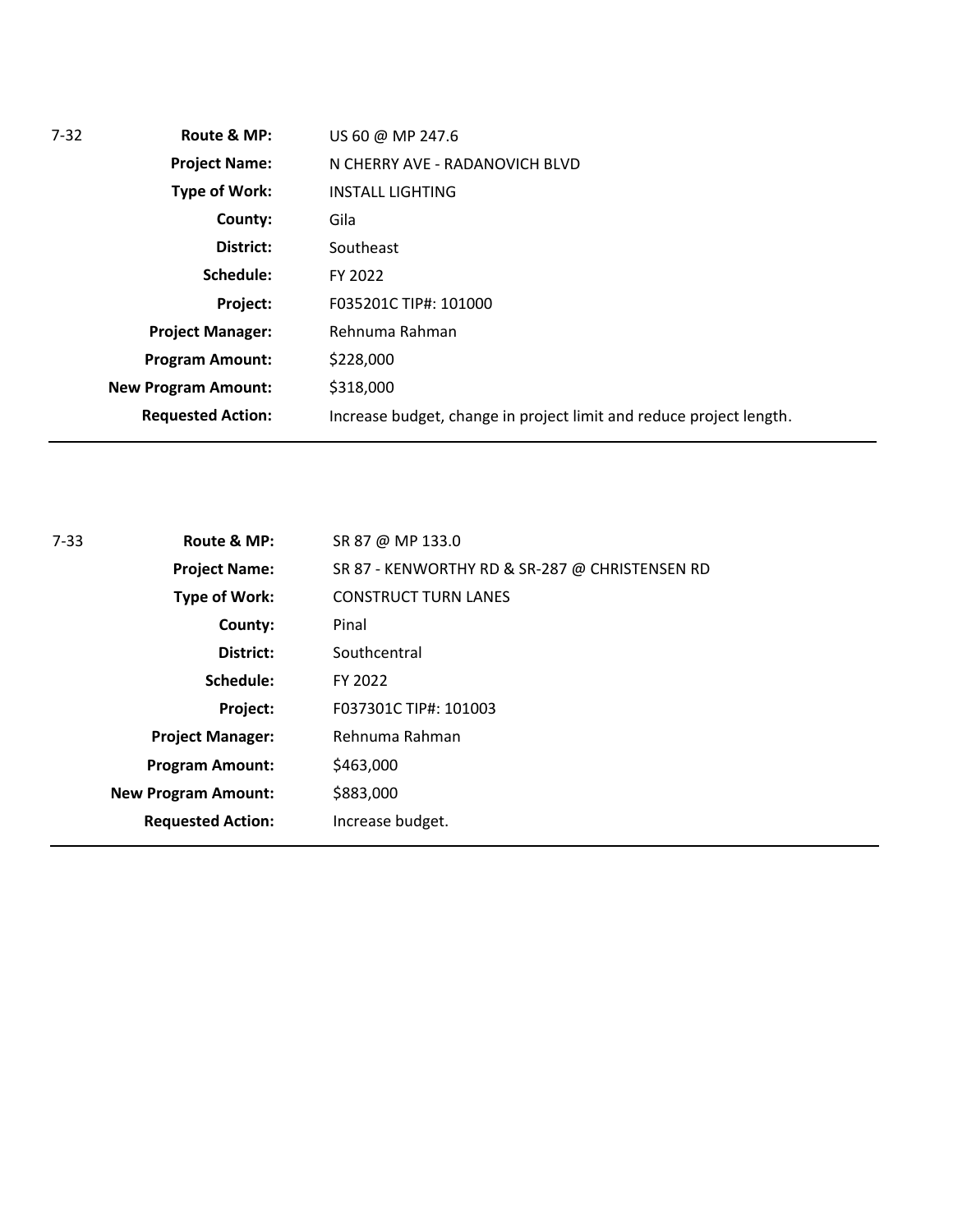| $7 - 34$ | Route & MP:                | SR 87 @ MP 137.0                                |
|----------|----------------------------|-------------------------------------------------|
|          | <b>Project Name:</b>       | HIGH LINE CANAL, MCLELLAIN & SANTA CRUZ BRIDGES |
|          | <b>Type of Work:</b>       | SCOUR RETROFIT & BRIDGE DECK REHABILITATION     |
|          | County:                    | Pinal                                           |
|          | District:                  | Southcentral                                    |
|          | Schedule:                  | FY 2022                                         |
|          | Project:                   | F030201C TIP#: 100214                           |
|          | <b>Project Manager:</b>    | Sandy Thoms                                     |
|          | <b>Program Amount:</b>     | \$800,000                                       |
|          | <b>New Program Amount:</b> | \$1,300,000                                     |
|          | <b>Requested Action:</b>   | Change scope.                                   |
|          |                            | Increase budget.                                |

| 7-35 | Route & MP:                | $1-40$ @ MP 288.0                      |
|------|----------------------------|----------------------------------------|
|      | <b>Project Name:</b>       | <b>HERMOSA DRIVE UP</b>                |
|      | <b>Type of Work:</b>       | <b>CONSTRUCT BRIDGE REHABILITATION</b> |
|      | County:                    | Navajo                                 |
|      | District:                  | <b>Northeast</b>                       |
|      | Schedule:                  | FY 2022                                |
|      | Project:                   | F023001C TIP#: 9116                    |
|      | <b>Project Manager:</b>    | Sandy Thoms                            |
|      | <b>Program Amount:</b>     | \$3,000,000                            |
|      | <b>New Program Amount:</b> | \$3,600,000                            |
|      | <b>Requested Action:</b>   | Increase budget.                       |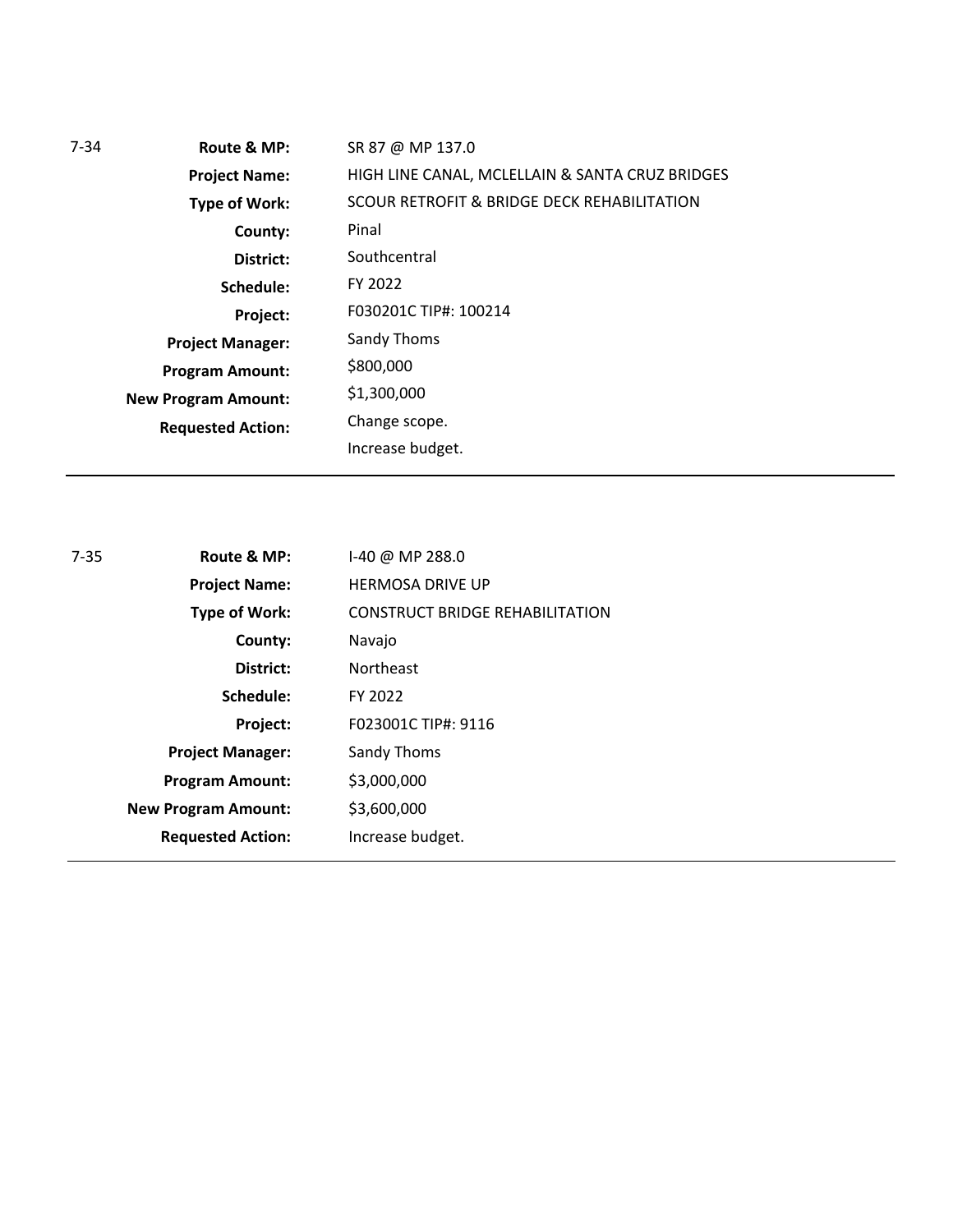| Route & MP:                | SR 264 @ MP 324.0              |
|----------------------------|--------------------------------|
| <b>Project Name:</b>       | <b>MOENKOPI WASH</b>           |
| <b>Type of Work:</b>       | <b>BRIDGE DECK REPLACEMENT</b> |
| County:                    | Coconino                       |
| District:                  | <b>Northeast</b>               |
| Schedule:                  | FY 2022                        |
| Project:                   | F023101C TIP#: 9115            |
| <b>Project Manager:</b>    | Sandy Thoms                    |
| <b>Program Amount:</b>     | \$3,000,000                    |
| <b>New Program Amount:</b> | \$3,700,000                    |
| <b>Requested Action:</b>   | Increase budget.               |
|                            |                                |

| $7-37$ | Route & MP:                | SR 95 @ MP 227.0              |  |
|--------|----------------------------|-------------------------------|--|
|        | <b>Project Name:</b>       | <b>NEEDLES BRIDGE #2435</b>   |  |
|        | Type of Work:              | <b>BRIDGE REHABILITATION</b>  |  |
|        | County:                    | Mohave                        |  |
|        | District:                  | <b>Northwest</b>              |  |
|        | Schedule:                  | FY 2022                       |  |
|        | Project:                   | F018201C TIP#: 101756         |  |
|        | <b>Project Manager:</b>    | Shantala Ramaiah              |  |
|        | <b>Program Amount:</b>     | \$1,000,000                   |  |
|        | <b>New Program Amount:</b> | \$1,600,000                   |  |
|        | <b>Requested Action:</b>   | Increase construction budget. |  |
|        |                            |                               |  |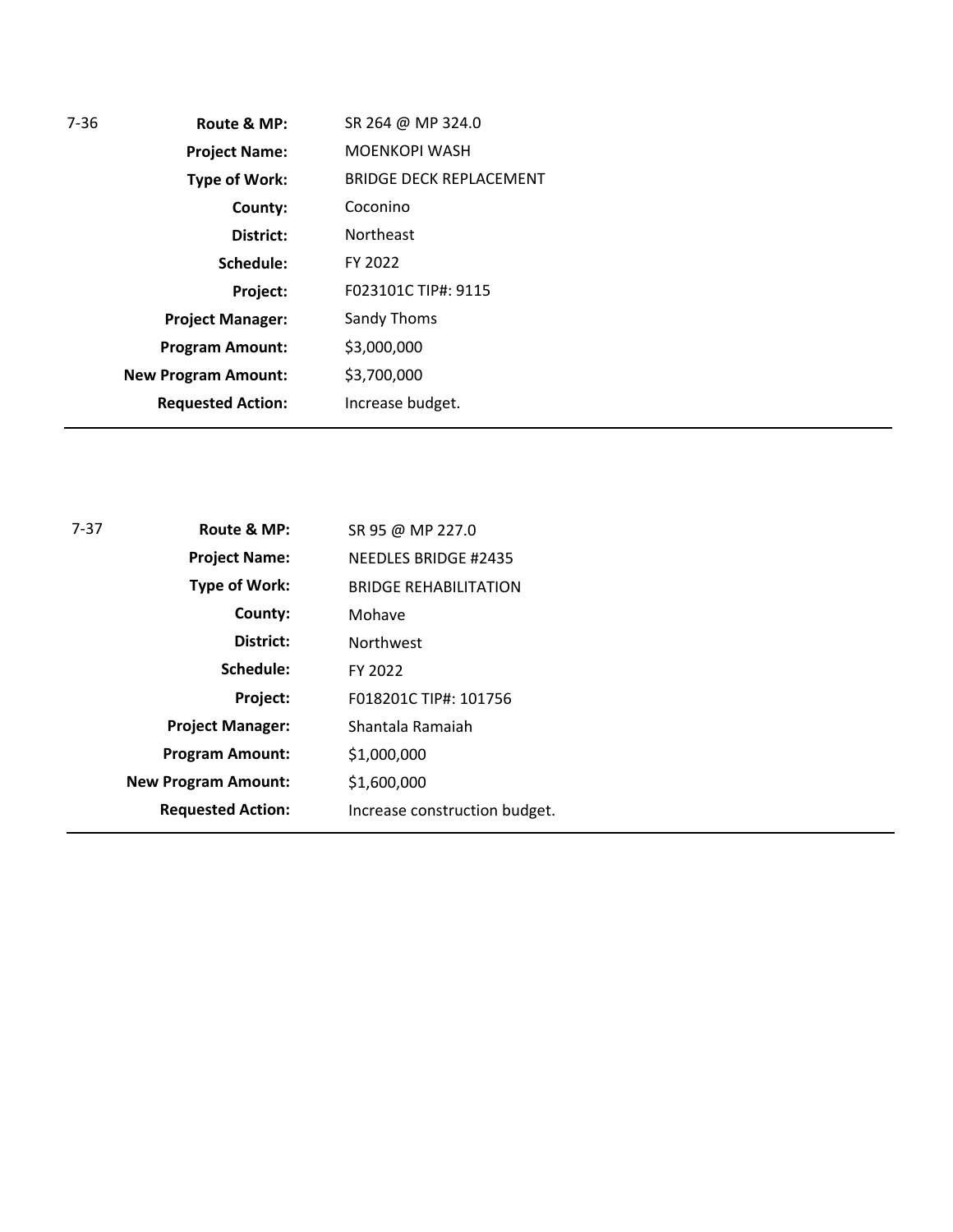| 7-38 | Route & MP:                | US 93 @ MP 160.0                              |
|------|----------------------------|-----------------------------------------------|
|      | <b>Project Name:</b>       | MP 160 - 180.6, WICKIEUP                      |
|      | Type of Work:              | <b>CENTERLINE RUMBLE STRIP</b>                |
|      | County:                    | Yavapai                                       |
|      | District:                  | <b>Northwest</b>                              |
|      | Schedule:                  | FY 2022                                       |
|      | Project:                   | F038001C TIP#: 100974                         |
|      | <b>Project Manager:</b>    | Shantala Ramaiah                              |
|      | <b>Program Amount:</b>     | \$268,000                                     |
|      | <b>New Program Amount:</b> | \$392,000                                     |
|      | <b>Requested Action:</b>   | Increase Construction budget and name change. |
|      |                            |                                               |

| 7-39 | Route & MP:                | SR 87 @ MP 384.0          |
|------|----------------------------|---------------------------|
|      | <b>Project Name:</b>       | <b>TEESTO WASH BRIDGE</b> |
|      | <b>Type of Work:</b>       | <b>BRIDGE REPLACEMENT</b> |
|      | County:                    | Navajo                    |
|      | District:                  | <b>Northeast</b>          |
|      | Schedule:                  | FY 2022                   |
|      | Project:                   | F023201C TIP#: 7927       |
|      | <b>Project Manager:</b>    | Tricia Brown              |
|      | <b>Program Amount:</b>     | \$7,000,000               |
|      | <b>New Program Amount:</b> | \$8,700,000               |
|      | <b>Requested Action:</b>   | Increase budget.          |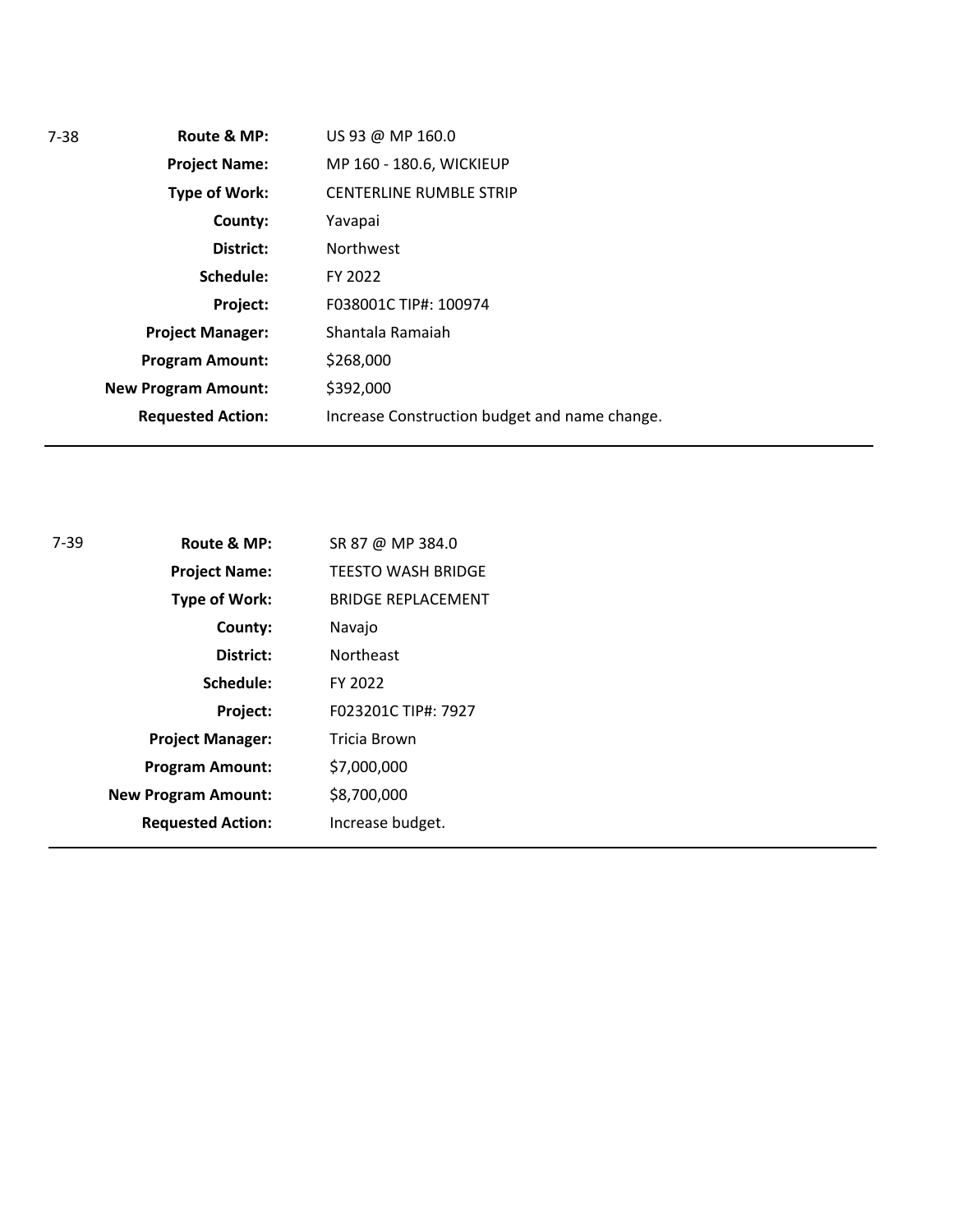| 7-40 | Route & MP:                | SR 79 @ MP 135.5                       |
|------|----------------------------|----------------------------------------|
|      | <b>Project Name:</b>       | <b>GILA RIVER BRIDGE</b>               |
|      | <b>Type of Work:</b>       | <b>CONSTRUCT BRIDGE REHABILITATION</b> |
|      | County:                    | Pinal                                  |
|      | District:                  | Southcentral                           |
|      | Schedule:                  | FY 2022                                |
|      | Project:                   | F010201C TIP#: 8796                    |
|      | <b>Project Manager:</b>    | Tafwachi Katapa                        |
|      | <b>Program Amount:</b>     | \$20,000,000                           |
|      | <b>New Program Amount:</b> | \$26,800,000                           |
|      | <b>Requested Action:</b>   | Increase budget.                       |
|      |                            |                                        |

## **Items 7-21 through 7-40 was presented by: Bret Anderson**

**Chairman Byres stated that Items 7-21 to 7-40 were for information only. These projects were Programmed in FY 2022 and they will be updated in the FY 2022-2026 Five Year Transportation Facilities Construction Program. No further action needed. Steve Boschen requested that the same three questions for Items 7-1 to 7-19 be applied to these projects also.**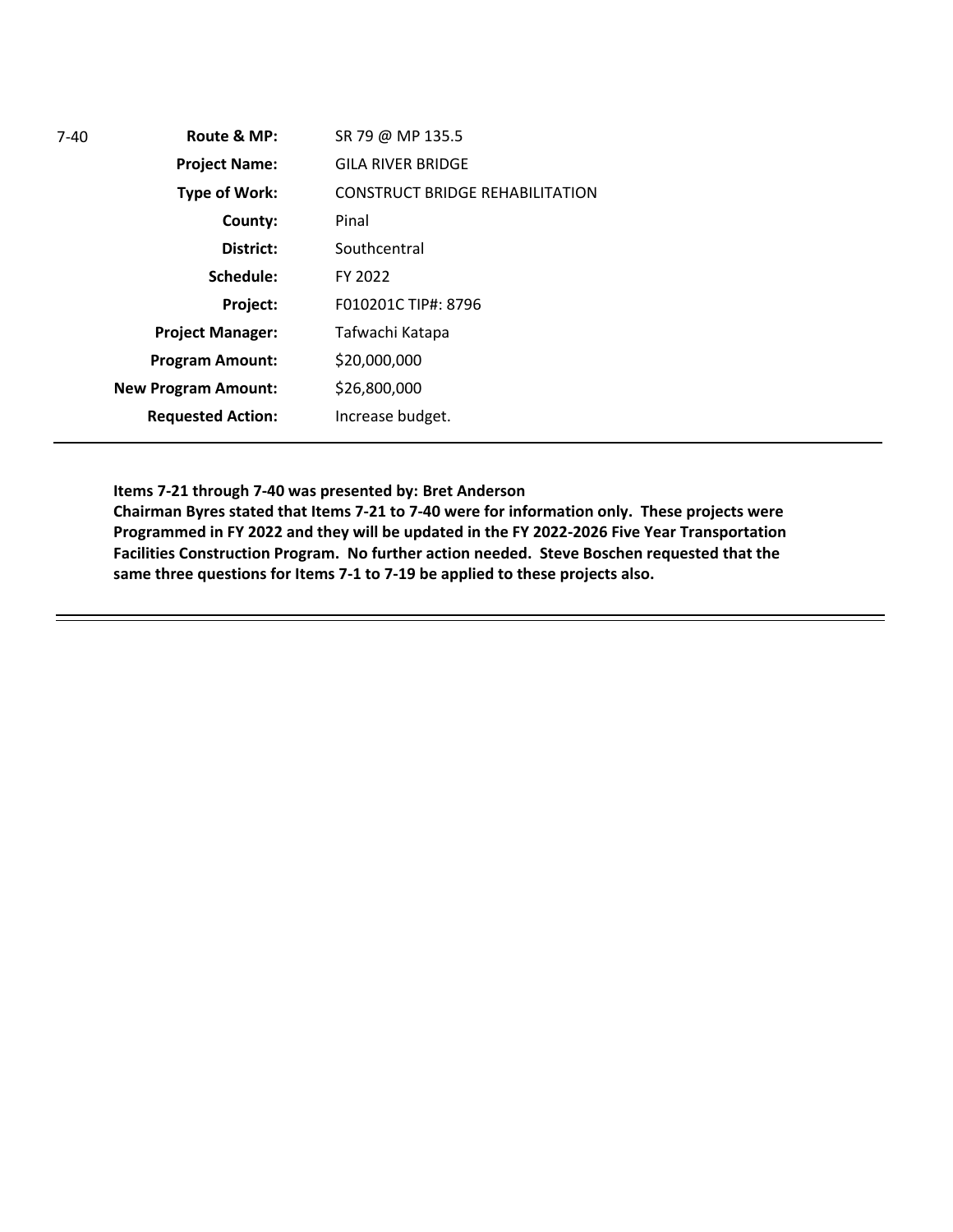| 7-41 | Route & MP:                | SR 95 @ MP 34.5                 |
|------|----------------------------|---------------------------------|
|      | <b>Project Name:</b>       | RIFLE RANGE RD - WELLTON-MOHAWK |
|      | <b>Type of Work:</b>       | ROADWAY WIDENING                |
|      | County:                    | Yuma                            |
|      | District:                  | Southwest                       |
|      | Schedule:                  |                                 |
|      | Project:                   | F035901C TIP#: 102079           |
|      | <b>Project Manager:</b>    | <b>Trent Kelso</b>              |
|      | <b>Program Amount:</b>     | \$0                             |
|      | <b>New Program Amount:</b> | \$7,651,000                     |
|      | <b>Requested Action:</b>   | <b>Establish New Project</b>    |
|      |                            |                                 |

**Items 7-41 through 7-43 were presented by: Trent Kelso Chairman called for a motion to approve Items 7-41 to 7-43. Steve Boschen made the motion to approve. Brent Cain seconded the motion. Motion carried unanimously.**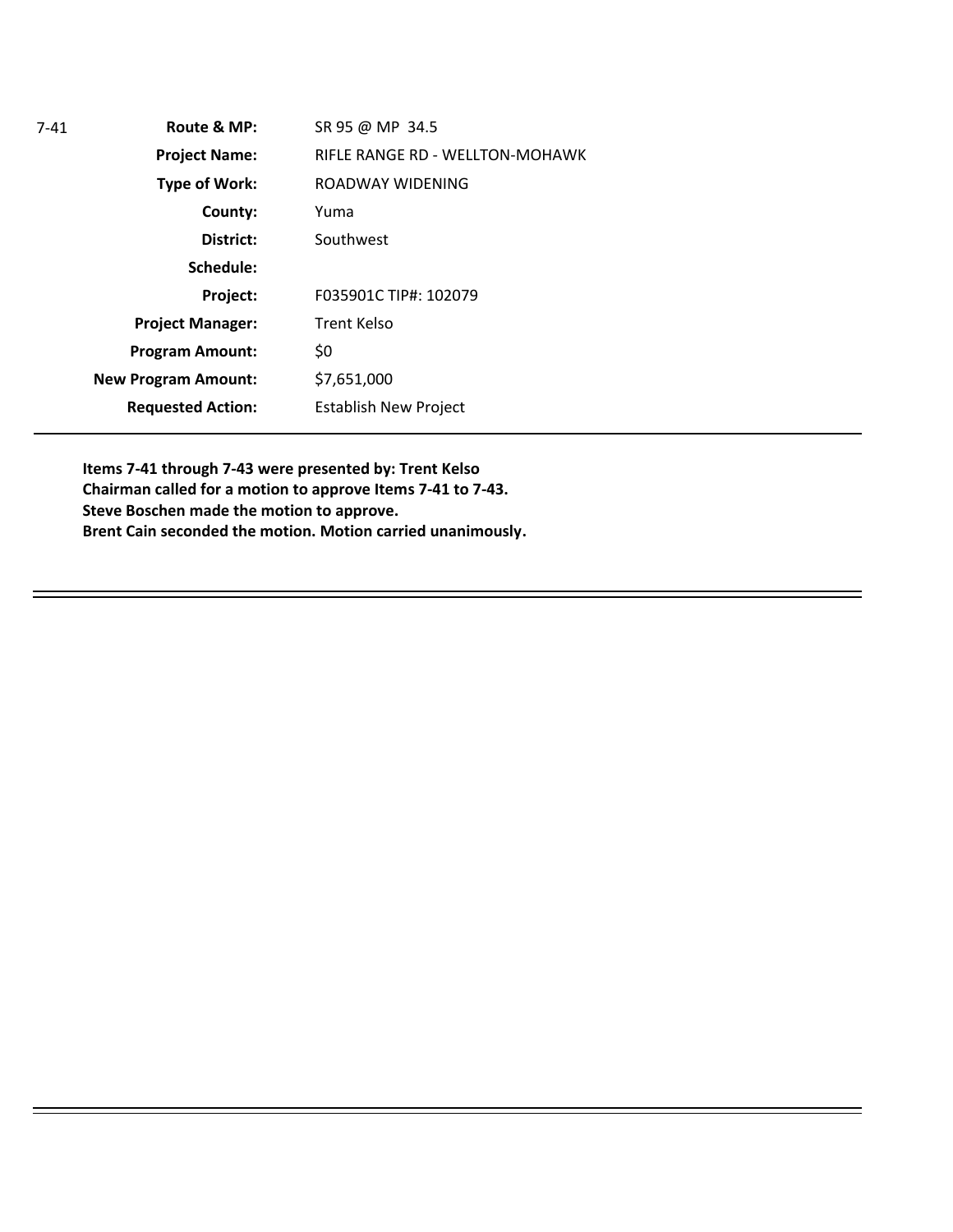| 7-42 | Route & MP:                | SR 95 @ MP 34.5                 |
|------|----------------------------|---------------------------------|
|      | <b>Project Name:</b>       | RIFLE RANGE RD - WELLTON-MOHAWK |
|      | <b>Type of Work:</b>       | <b>Utility Relocation</b>       |
|      | County:                    | Yuma                            |
|      | District:                  | Southwest                       |
|      | Schedule:                  |                                 |
|      | Project:                   | F035901U TIP#: 102079           |
|      | <b>Project Manager:</b>    | <b>Trent Kelso</b>              |
|      | <b>Program Amount:</b>     | \$0                             |
|      | <b>New Program Amount:</b> | \$500,000                       |
|      | <b>Requested Action:</b>   | <b>Establish New Subphase</b>   |
|      |                            |                                 |

| $7-43$ | Route & MP:                | SR 95 @ MP 34.5                 |
|--------|----------------------------|---------------------------------|
|        | <b>Project Name:</b>       | RIFLE RANGE RD - WELLTON-MOHAWK |
|        | Type of Work:              | <b>ROW Acquisition</b>          |
|        | County:                    | Yuma                            |
|        | District:                  | Southwest                       |
|        | Schedule:                  |                                 |
|        | Project:                   | F035901R TIP#: 102079           |
|        | <b>Project Manager:</b>    | <b>Trent Kelso</b>              |
|        | <b>Program Amount:</b>     | \$0                             |
|        | <b>New Program Amount:</b> | \$500,000                       |
|        | <b>Requested Action:</b>   | <b>Establish New Subphase</b>   |
|        |                            |                                 |

**Items 7-41 through 7-43 were presented by: Trent Kelso Chairman called for a motion to approve Items 7-41 to 7-43. Steve Boschen made the motion to approve. Brent Cain seconded the motion. Motion carried unanimously.**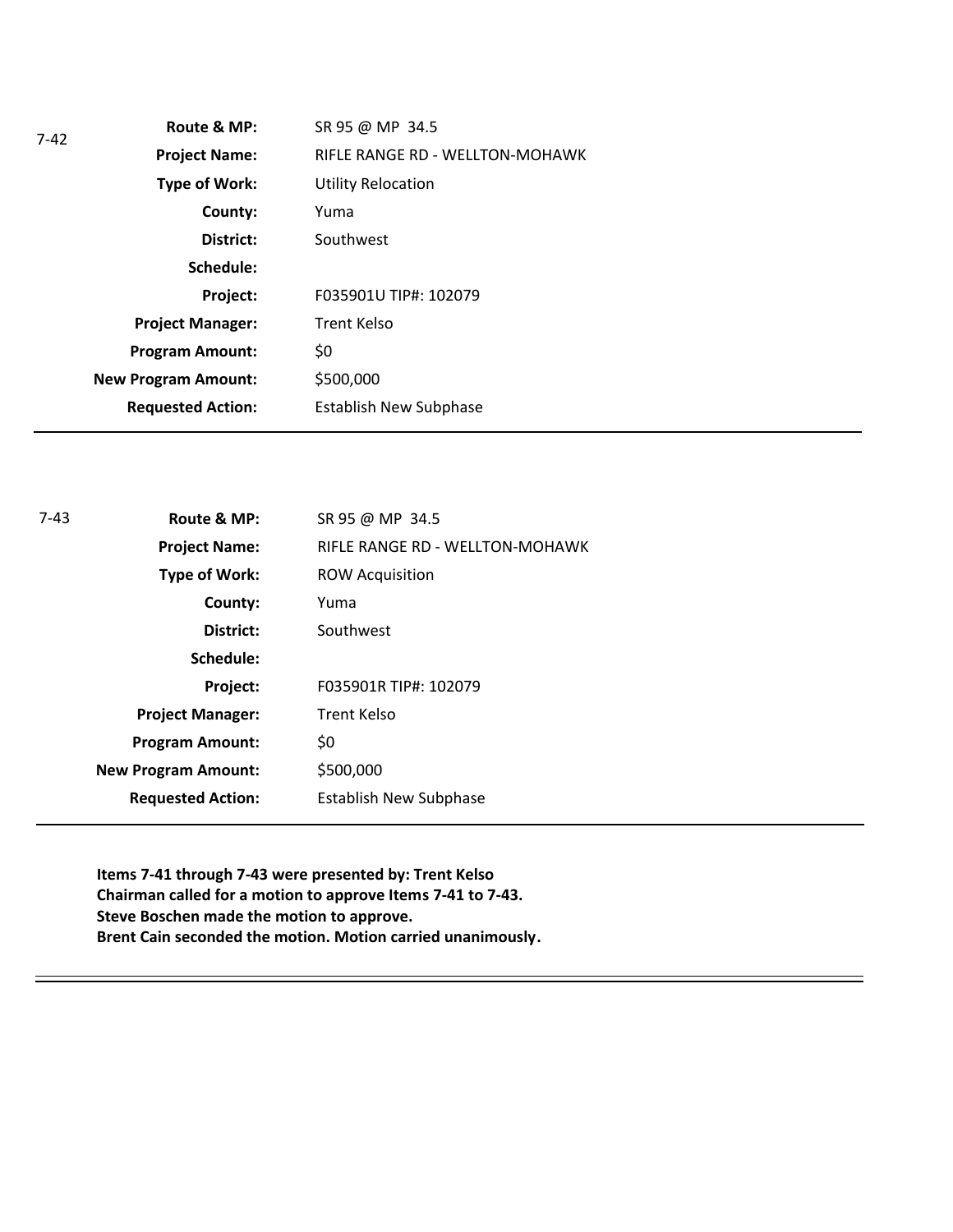| $7 - 44$ | Route & MP:                | $1-17$ @ MP 208                                                         |
|----------|----------------------------|-------------------------------------------------------------------------|
|          | <b>Project Name:</b>       | Dunlap Ave - Deer Valley Rd                                             |
|          | Type of Work:              | PAVEMENT REHABILITATION                                                 |
|          | County:                    | Maricopa                                                                |
|          | District:                  | Central                                                                 |
|          | Schedule:                  |                                                                         |
|          | Project:                   | F034101C TIP#: 101690                                                   |
|          | <b>Project Manager:</b>    | Thomas O'Reilly                                                         |
|          | <b>Program Amount:</b>     | \$13,000,000                                                            |
|          | <b>New Program Amount:</b> | \$30,000,000                                                            |
|          | <b>Requested Action:</b>   | Reduce scope, advance project, decrease budget and change Type Of Work. |

**Item 7-44 was presented by: Thomas O'Reilly Chairman called for a motion to approve Item 7-44. Steve Boschen made the motion to approve. Dallas Hammit seconded the motion. Motion carried unanimously. Discussion followed that the Requested Action should be to increase the budget and the funds are replaced with CRRSAA funding. Steve Boschen and Dallas Hammit revised their motion to accept revisions.** 

| $7 - 45$ | Route & MP:                | $1-40$ @ MP 186                                            |
|----------|----------------------------|------------------------------------------------------------|
|          | <b>Project Name:</b>       | <b>TRANSWESTERN RD - I-17 TI</b>                           |
|          | <b>Type of Work:</b>       | VARIABLE SPEED LIMIT SIGNS & SUPPORTING ITS INFRASTRUCTURE |
|          | County:                    | Coconino                                                   |
|          | District:                  | Northcentral                                               |
|          | Schedule:                  | FY 2021                                                    |
|          | Project:                   | F028101C TIP#: 100997                                      |
|          | <b>Project Manager:</b>    | Michael Andazola                                           |
|          | <b>Program Amount:</b>     | \$5,636,000                                                |
|          | <b>New Program Amount:</b> | \$3,000,000                                                |
|          | <b>Requested Action:</b>   | Defer project, decrease budget.                            |

**Item 7-45 was presented by: Michael Andazola Chairman called for a motion to approve Item 7-45. Brent Cain made the motion to approve. Steve Boschen seconded the motion. Motion carried unanimously.**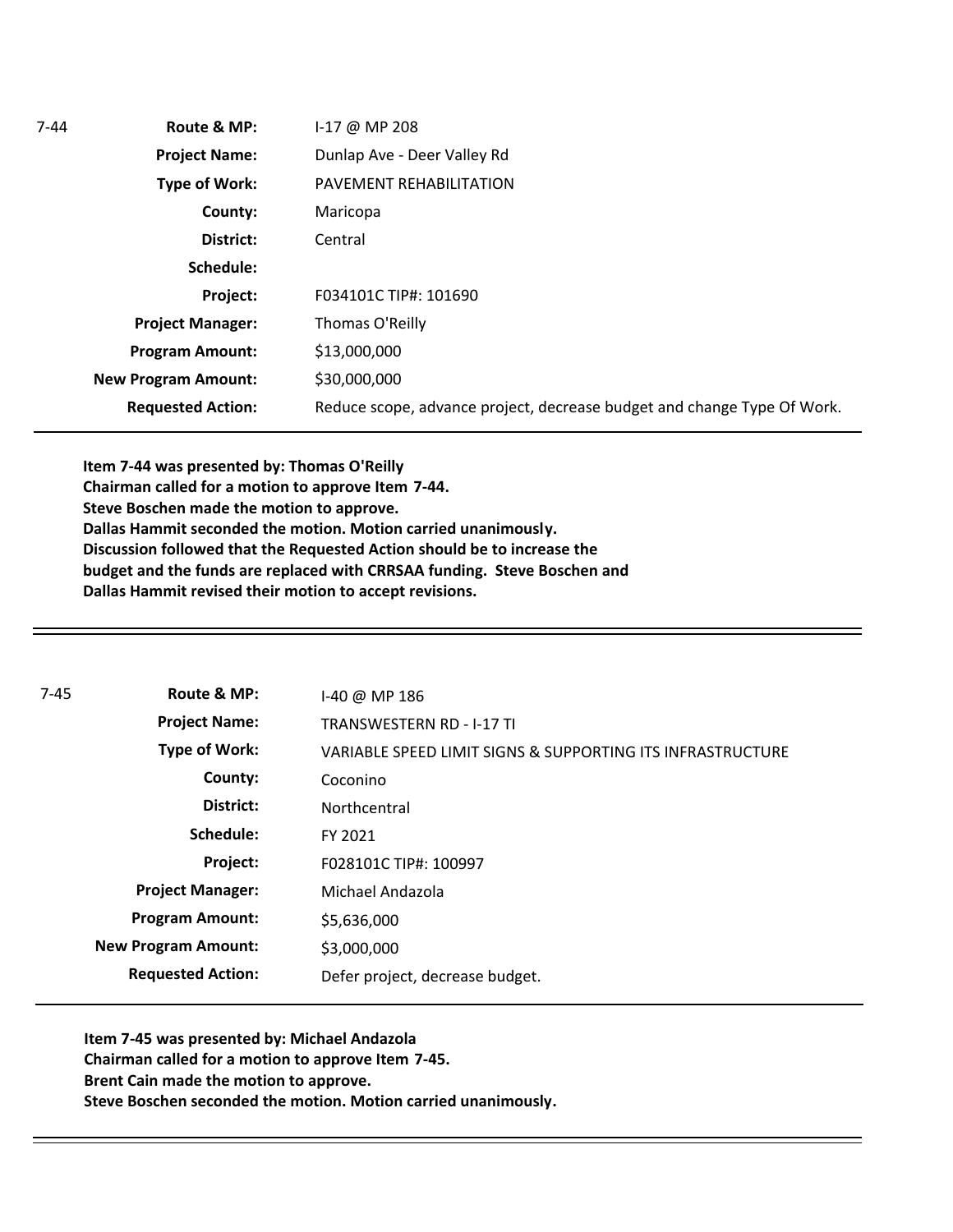| 7-46 | Route & MP:                | US 89A @ MP 579                         |
|------|----------------------------|-----------------------------------------|
|      | <b>Project Name:</b>       | SR 67 Jct - NF-248D                     |
|      | <b>Type of Work:</b>       | PAVEMENT PRESERVATION AND PARTIAL REHAB |
|      | County:                    | Coconino                                |
|      | District:                  | Northcentral                            |
|      | Schedule:                  |                                         |
|      | Project:                   | F041401D TIP#: 102308                   |
|      | <b>Project Manager:</b>    | Angela Galietti                         |
|      | <b>Program Amount:</b>     | \$0                                     |
|      | <b>New Program Amount:</b> | \$175,000                               |
|      | <b>Requested Action:</b>   | Establish new project.                  |
|      |                            |                                         |

**Items 7-46 through 7-51 were presented by: Bret Anderson Chairman called for a motion to approve Items 7-46 to 7-51. Steve Boschen made the motion to approve. Barry Crockett seconded the motion. Motion carried unanimously.** 

| 7-47 | Route & MP:                | SR 260 @ MP 357                         |
|------|----------------------------|-----------------------------------------|
|      | <b>Project Name:</b>       | Hon-Dah - McNary                        |
|      | <b>Type of Work:</b>       | PAVEMENT PRESERVATION AND PARTIAL REHAB |
|      | County:                    | Navajo                                  |
|      | District:                  | <b>Northeast</b>                        |
|      | Schedule:                  |                                         |
|      | Project:                   | F041601D TIP#: 102311                   |
|      | <b>Project Manager:</b>    | Angela Galietti                         |
|      | <b>Program Amount:</b>     | \$0                                     |
|      | <b>New Program Amount:</b> | \$175,000                               |
|      | <b>Requested Action:</b>   | Establish new project.                  |
|      |                            |                                         |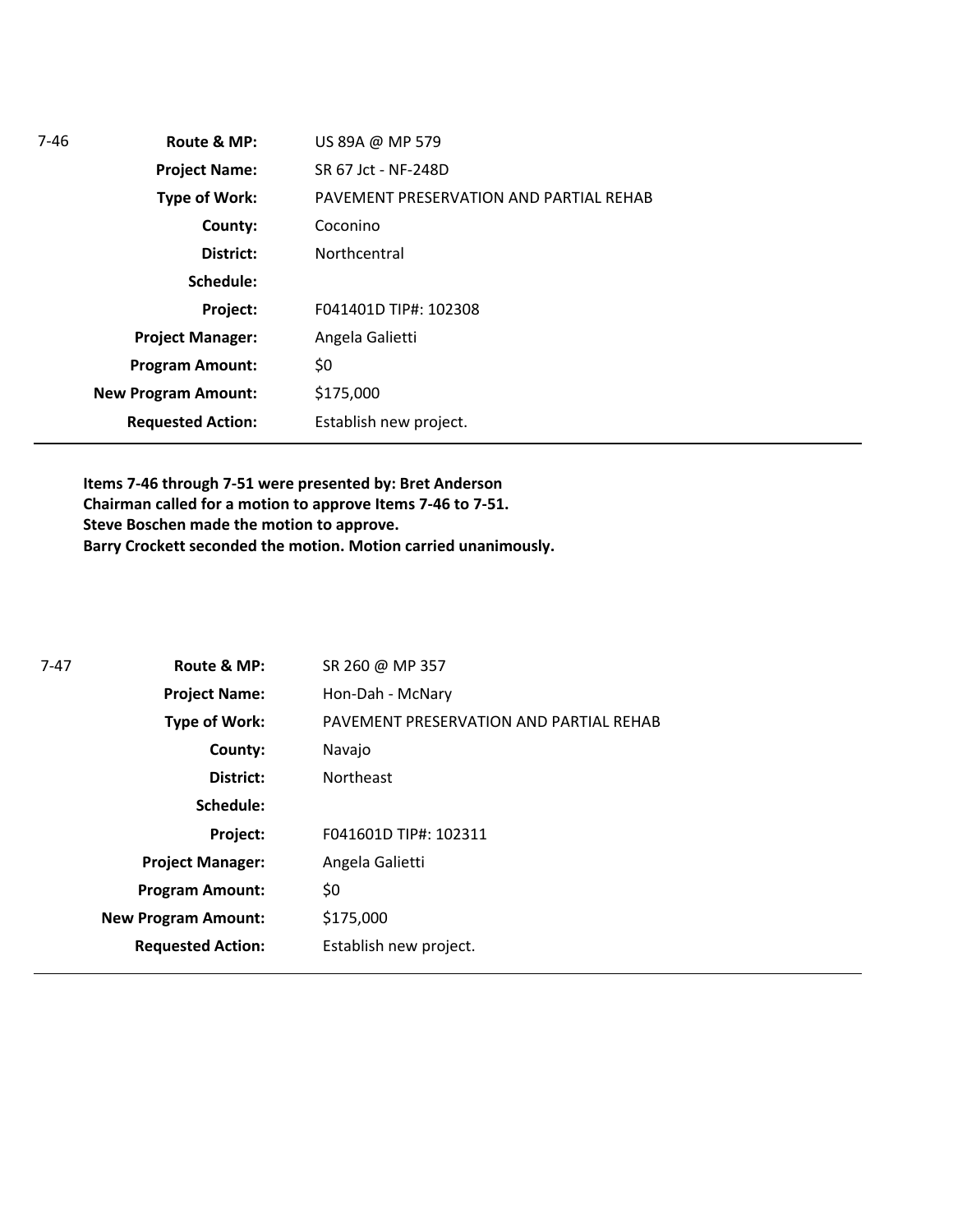| Route & MP:<br>$7 - 48$    | US 60 @ MP 62.5          |
|----------------------------|--------------------------|
| <b>Project Name:</b>       | Centennial Wash - Aguila |
| Type of Work:              | PAVEMENT PRESERVATION    |
| County:                    | La Paz                   |
| District:                  | <b>Northwest</b>         |
| Schedule:                  |                          |
| Project:                   | F041501D TIP#: 102312    |
| <b>Project Manager:</b>    | Angela Galietti          |
| <b>Program Amount:</b>     | \$175,000                |
| <b>New Program Amount:</b> | \$175,000                |
| <b>Requested Action:</b>   | Establish new project.   |

| 7-49 | Route & MP:                | SR 86 @ MP 105               |
|------|----------------------------|------------------------------|
|      | <b>Project Name:</b>       | Tribal Route 232 - Sells     |
|      | Type of Work:              | PAVEMENT PRESERVATION        |
|      | County:                    | Pima                         |
|      | District:                  | Southcentral                 |
|      | Schedule:                  |                              |
|      | Project:                   | F041701D TIP#: 102314        |
|      | <b>Project Manager:</b>    | Angela Galietti              |
|      | <b>Program Amount:</b>     | \$175,000                    |
|      | <b>New Program Amount:</b> | \$175,000                    |
|      | <b>Requested Action:</b>   | <b>Establish New Project</b> |
|      |                            |                              |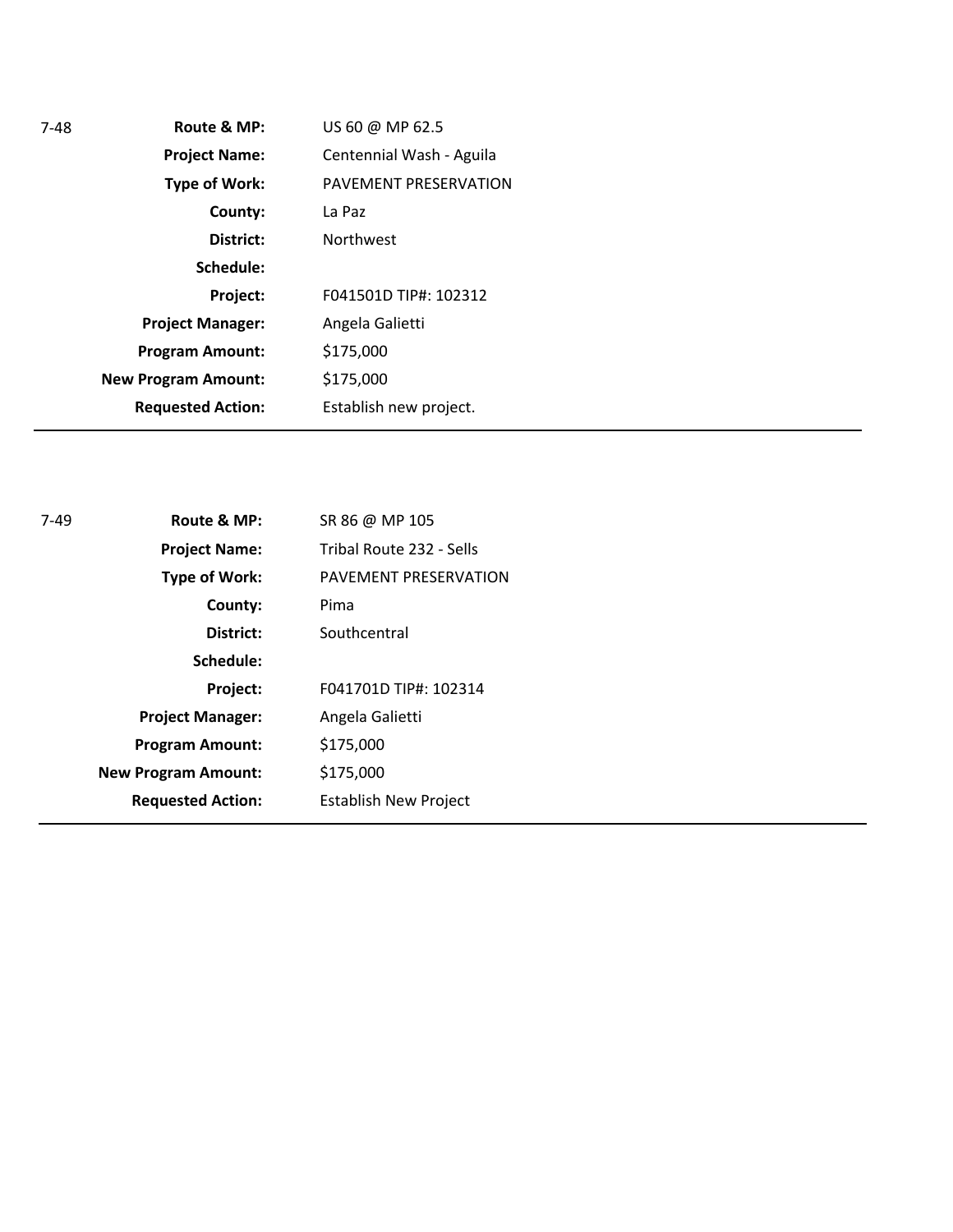| $7-50$ | Route & MP:                | US 60 @ MP 240                |
|--------|----------------------------|-------------------------------|
|        | <b>Project Name:</b>       | Copper Springs Canyon - Miami |
|        | <b>Type of Work:</b>       | PAVEMENT PRESERVATION         |
|        | County:                    | Gila                          |
|        | District:                  | Southeast                     |
|        | Schedule:                  |                               |
|        | Project:                   | F041801D TIP#: 102317         |
|        | <b>Project Manager:</b>    | Angela Galietti               |
|        | <b>Program Amount:</b>     | \$175,000                     |
|        | <b>New Program Amount:</b> | \$175,000                     |
|        | <b>Requested Action:</b>   | Establish new project.        |
|        |                            |                               |

| Riverside Dr - Bill Williams River Bridge<br><b>Project Name:</b><br>PAVEMENT PRESERVATION AND PARTIAL REHAB<br>Type of Work:<br>County:<br>La Paz<br>Southwest<br>District:<br>Schedule: |
|-------------------------------------------------------------------------------------------------------------------------------------------------------------------------------------------|
|                                                                                                                                                                                           |
|                                                                                                                                                                                           |
|                                                                                                                                                                                           |
|                                                                                                                                                                                           |
|                                                                                                                                                                                           |
| F041901D TIP#: 102310<br>Project:                                                                                                                                                         |
| Angela Galietti<br><b>Project Manager:</b>                                                                                                                                                |
| \$175,000<br><b>Program Amount:</b>                                                                                                                                                       |
| \$175,000<br><b>New Program Amount:</b>                                                                                                                                                   |
| <b>Requested Action:</b><br>Establish new project.                                                                                                                                        |

**Items 7-46 through 7-51 were presented by: Bret Anderson Chairman called for a motion to approve Items 7-46 to 7-51. Steve Boschen made the motion to approve. Barry Crockett seconded the motion. Motion carried unanimously.**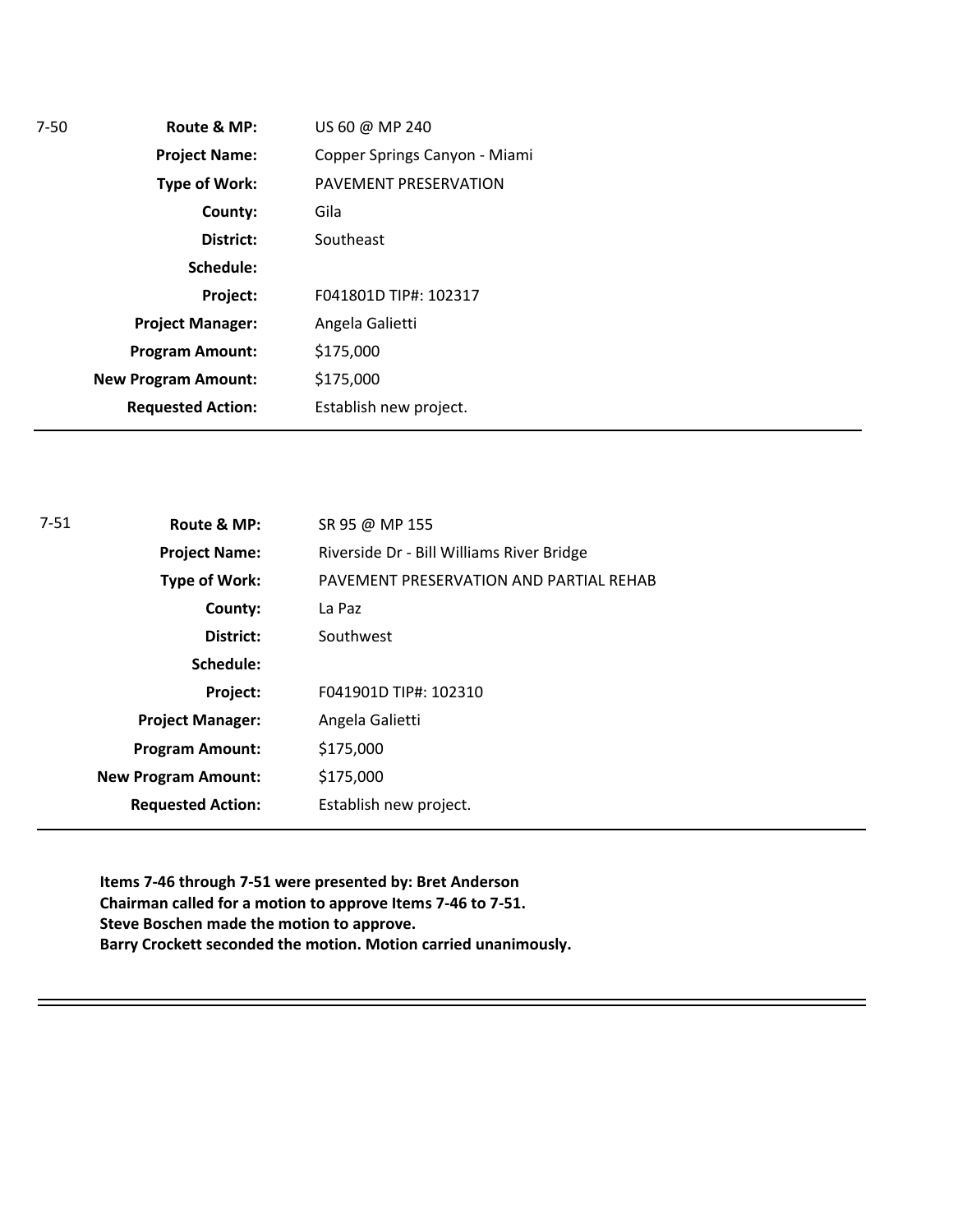| 7-52 | Route & MP:                | I-10 @ MP 145.0                            |
|------|----------------------------|--------------------------------------------|
|      | <b>Project Name:</b>       | 3RD AVE, 3RD ST & 16TH ST PUMP STATIONS    |
|      | <b>Type of Work:</b>       | <b>CONSTRUCT PUMP STATION IMPROVEMENTS</b> |
|      | County:                    | Maricopa                                   |
|      | District:                  | Central                                    |
|      | Schedule:                  | FY 2021                                    |
|      | Project:                   | H878301C TIP#: 102454                      |
|      | <b>Project Manager:</b>    | Bharat Kandel                              |
|      | <b>Program Amount:</b>     | \$2,200,000                                |
|      | <b>New Program Amount:</b> | \$3,400,000                                |
|      | <b>Requested Action:</b>   | Increase Budget                            |
|      |                            | <b>Change Scope</b>                        |
|      |                            | Change the Project Name                    |
|      |                            |                                            |

**Item 7-52 was presented by: Bharat Kandel Chairman called for a motion to approve Item 7-52. Brent Cain made the motion to approve. Steve Boschen seconded the motion. Motion carried unanimously.**

**Discussion followed that the project is contingent upon MAG** 

**Regional Council approval on May 26, 2021.**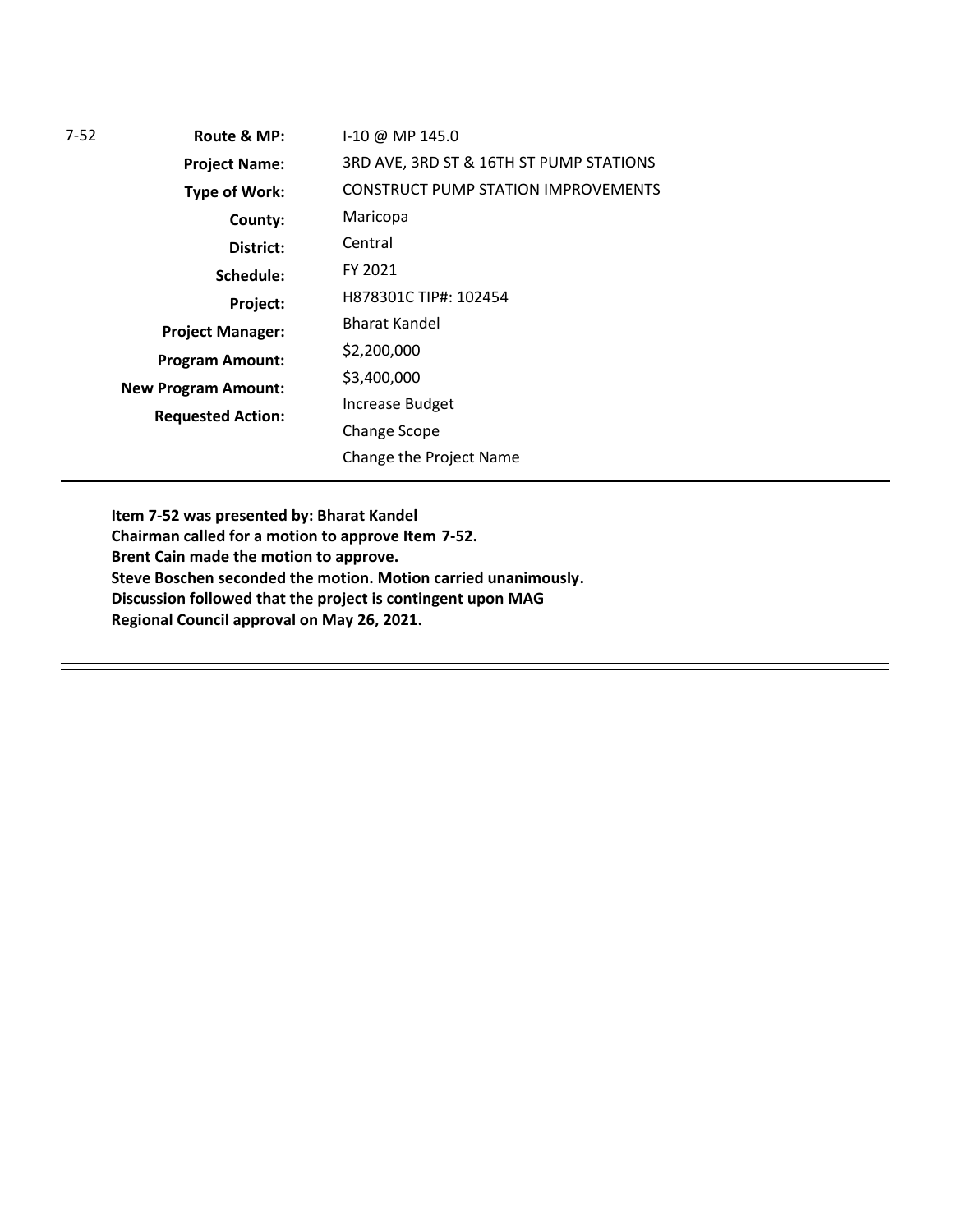| 7-53 | Route & MP:                | Various                                         |
|------|----------------------------|-------------------------------------------------|
|      | <b>Project Name:</b>       | Kingman Spot Improvements                       |
|      | Type of Work:              | Traffic Calming Features & Speed Feedback Signs |
|      | County:                    | Mohave                                          |
|      | District:                  | <b>Northwest</b>                                |
|      | Schedule:                  |                                                 |
|      | Project:                   | T028001D TIP#: 100503                           |
|      | <b>Project Manager:</b>    | <b>Bharat Kandel</b>                            |
|      | <b>Program Amount:</b>     | \$0                                             |
|      | <b>New Program Amount:</b> | \$30,000                                        |
|      | <b>Requested Action:</b>   | <b>Establish Project</b>                        |
|      |                            |                                                 |

| $7 - 54$ | Route & MP:                | Various                                         |
|----------|----------------------------|-------------------------------------------------|
|          | <b>Project Name:</b>       | Kingman Spot Improvements                       |
|          | Type of Work:              | Traffic Calming Features & Speed Feedback Signs |
|          | County:                    | Mohave                                          |
|          | District:                  | <b>Northwest</b>                                |
|          | Schedule:                  |                                                 |
|          | Project:                   | T028003D TIP#: 100503                           |
|          | <b>Project Manager:</b>    | <b>Bharat Kandel</b>                            |
|          | <b>Program Amount:</b>     | \$0                                             |
|          | <b>New Program Amount:</b> | \$180,000                                       |
|          | <b>Requested Action:</b>   | Establish Project                               |

**Items 7-53 and 7-54 were presented by: Bharat Kandel Chairman called for a motion to approve Items 7-53 and 7-54. Steve Boschen made the motion to approve. Brent Cain seconded the motion. Motion carried unanimously Discussion followed that there was a need to request the 01D and 03D as separate actions. Finance can better identify the design costs when staff charges and the consultant fees are separate.**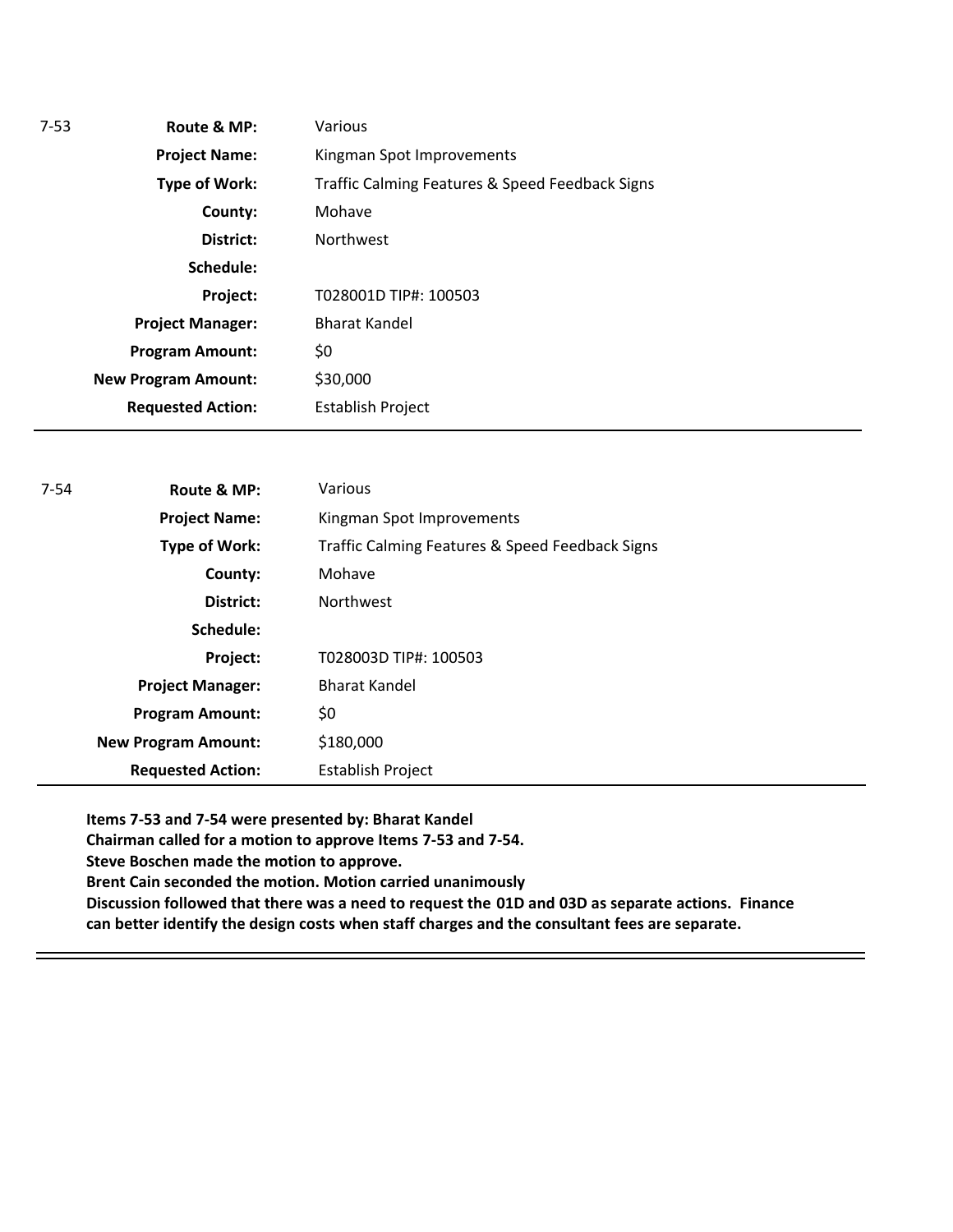| $7 - 55$                                     | Route & MP:                | SR 97 @ MP 158        |  |
|----------------------------------------------|----------------------------|-----------------------|--|
| <b>Project Name:</b><br>SR 97 at Cowboy Wash |                            |                       |  |
|                                              | <b>Type of Work:</b>       | Spot Improvement      |  |
|                                              | County:                    | Yavapai               |  |
|                                              | District:                  | Northwest             |  |
|                                              | Schedule:                  |                       |  |
|                                              | Project:                   | F031001D TIP#: 102450 |  |
|                                              | <b>Project Manager:</b>    | Craig Regulski        |  |
|                                              | <b>Program Amount:</b>     | \$0                   |  |
|                                              | <b>New Program Amount:</b> | \$112,000             |  |
|                                              | <b>Requested Action:</b>   | Establish project.    |  |
|                                              |                            |                       |  |
| $7 - 56$                                     | Route & MP:                | SR 97 @ MP 158        |  |
|                                              | <b>Project Name:</b>       | SR 97 at Cowboy Wash  |  |
|                                              | <b>Type of Work:</b>       | Spot Improvement      |  |
|                                              | County:                    |                       |  |
|                                              | District:                  | Northwest             |  |
|                                              | Schedule:                  |                       |  |
|                                              | Project:                   | F031003D TIP#: 102450 |  |
|                                              | <b>Project Manager:</b>    | Craig Regulski        |  |
|                                              | <b>Program Amount:</b>     | \$0                   |  |
|                                              | <b>New Program Amount:</b> | \$206,000             |  |
|                                              | <b>Requested Action:</b>   | Establish project.    |  |
|                                              |                            |                       |  |

**Items 7-55 and 7-56 were presented by: Craig Regulski Chairman called for a motion to approve Items 7-55 and 7-56. Steve Boschen made the motion to approve. Dallas Hammit seconded the motion. Motion carried unanimously.**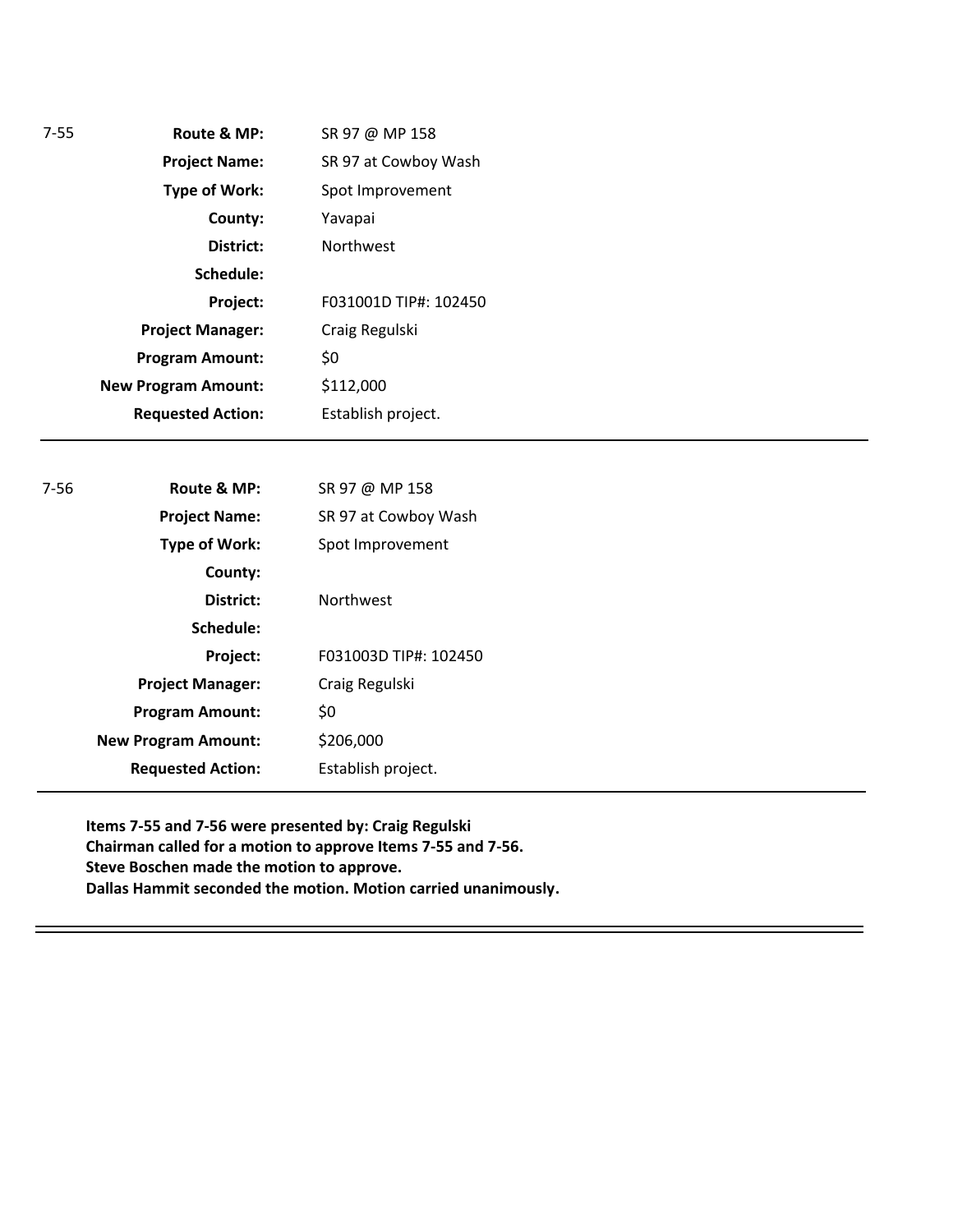| Route & MP:                | Local                            |
|----------------------------|----------------------------------|
| <b>Project Name:</b>       | VERDE RANCH ROAD @ BNSF, PAULDEN |
| Type of Work:              | RAILROAD SAFETY UPGRADES         |
| County:                    | Yavapai                          |
| District:                  | <b>Northwest</b>                 |
| Schedule:                  | FY 2021                          |
| Project:                   | SR23901D TIP#: 102455            |
| <b>Project Manager:</b>    | Jane Gauger                      |
| <b>Program Amount:</b>     | \$0                              |
| <b>New Program Amount:</b> | \$110,000                        |
| <b>Requested Action:</b>   | Establish a new project.         |
|                            |                                  |

**Item 7-57 was presented by: Jane Gauger Chairman called for a motion to approve Item 7-57. Steve Boschen made the motion to approve. Clemenc Ligocki seconded the motion. Motion carried unanimously.**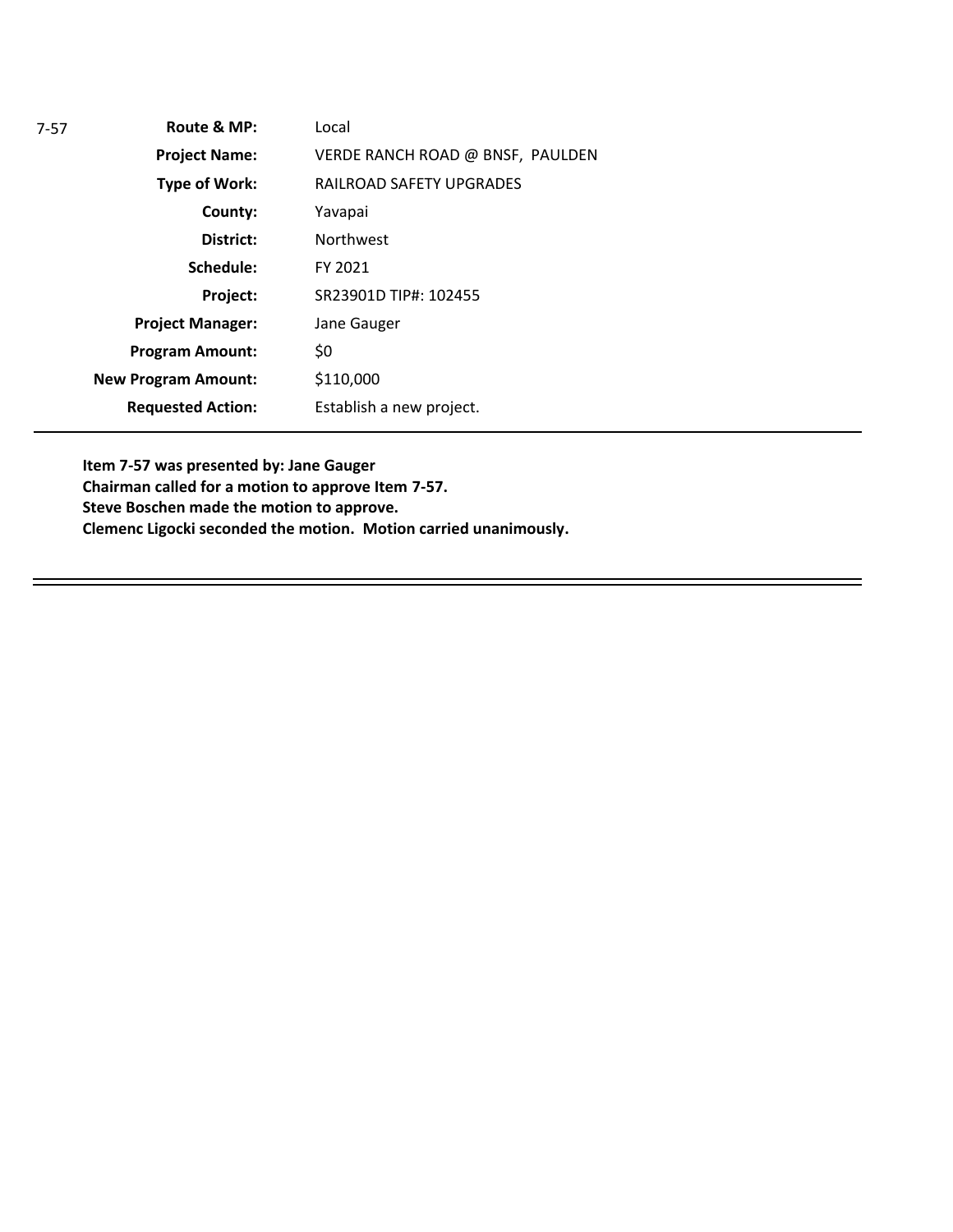| $7-58$ | Route & MP:                | Local                                 |
|--------|----------------------------|---------------------------------------|
|        | <b>Project Name:</b>       | GOLF COURSE RD AND COTTONWOOD WASH RD |
|        | Type of Work:              | SHOULDERS AND RUMBLE STRIPS           |
|        | County:                    | Graham                                |
|        | District:                  | Southeast                             |
|        | Schedule:                  |                                       |
|        | Project:                   | T030501D TIP#: 101014                 |
|        | <b>Project Manager:</b>    | Jennifer Acuna                        |
|        | <b>Program Amount:</b>     | \$0                                   |
|        | <b>New Program Amount:</b> | \$30,000                              |
|        | <b>Requested Action:</b>   | Establish a new project.              |
|        |                            |                                       |

| $7 - 59$ | Route & MP:                | Local                                 |
|----------|----------------------------|---------------------------------------|
|          | <b>Project Name:</b>       | GOLF COURSE RD AND COTTONWOOD WASH RD |
|          | <b>Type of Work:</b>       | SHOULDERS AND RUMBLE STRIPS           |
|          | County:                    | Graham                                |
|          | District:                  | Southeast                             |
|          | Schedule:                  |                                       |
|          | Project:                   | T030503D TIP#: 010014                 |
|          | <b>Project Manager:</b>    | Jennifer Acuna                        |
|          | <b>Program Amount:</b>     | \$0                                   |
|          | <b>New Program Amount:</b> | \$195,000                             |
|          | <b>Requested Action:</b>   | Establish a new project.              |

**Items 7-58 and 7-59 were presented by: Jennifer Acuna Chairman called for a motion to approve Items 7-58 and 7-59. Steve Boschen made the motion to approve. Dallas Hammit seconded the motion. Motion carried unanimously.**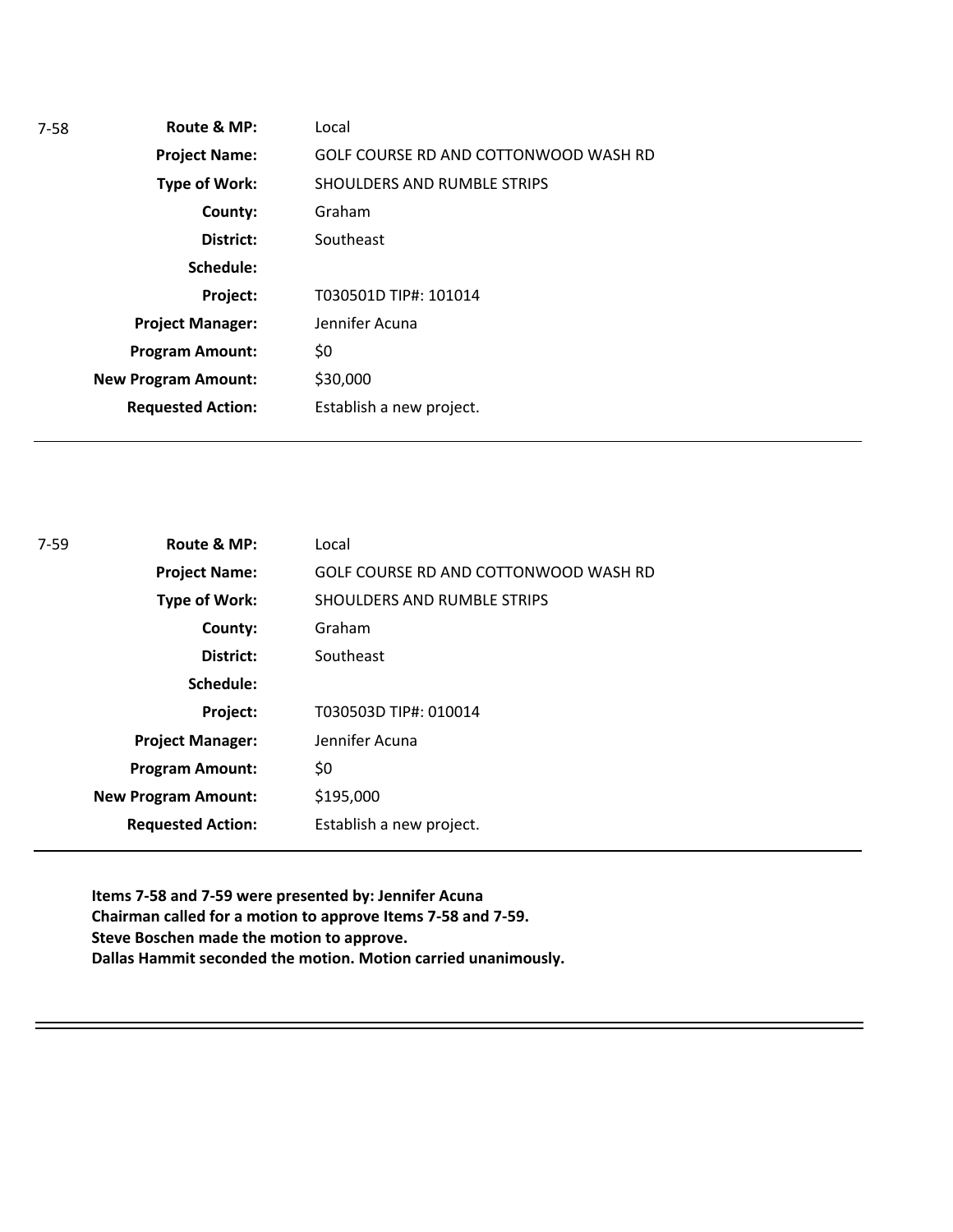**Route & MP: County: District: Schedule: Project Name: Type of Work: Project Manager: Project: Requested Action: New Program Amount:** 7-60 **Program Amount:** Local IR34 & IR42, TOHONO O`ODHAM NATION SAFETY IMPROVEMENTS Pima Southwest T026401D TIP#: 101215 Judah Cain \$0 \$200,000 Establish New Project.

> **Item 7-60 was presented by: Judah Cain Chairman called for a motion to approve Item 7-60. Steve Boschen made the motion to approve. Dallas Hammit seconded the motion. Motion carried unanimously.**

| $7 - 61$ | Route & MP:                | Local                                  |
|----------|----------------------------|----------------------------------------|
|          | <b>Project Name:</b>       | PENDLETON DR DIP AT SONOITA CREEK WASH |
|          | Type of Work:              | ROADWAY AND DRAINAGE IMPROVEMENTS      |
|          | County:                    | Santa Cruz                             |
|          | District:                  | Southcentral                           |
|          | Schedule:                  |                                        |
|          | Project:                   | T029101D TIP#: 101015                  |
|          | <b>Project Manager:</b>    | Judah Cain                             |
|          | <b>Program Amount:</b>     | \$0                                    |
|          | <b>New Program Amount:</b> | \$256,000                              |
|          | <b>Requested Action:</b>   | <b>Establish New Project</b>           |

**Item 7-61 was presented by: Judah Cain Chairman called for a motion to approve Item 7-61. Steve Boschen made the motion to approve. Dallas Hammit seconded the motion. Motion carried unanimously.**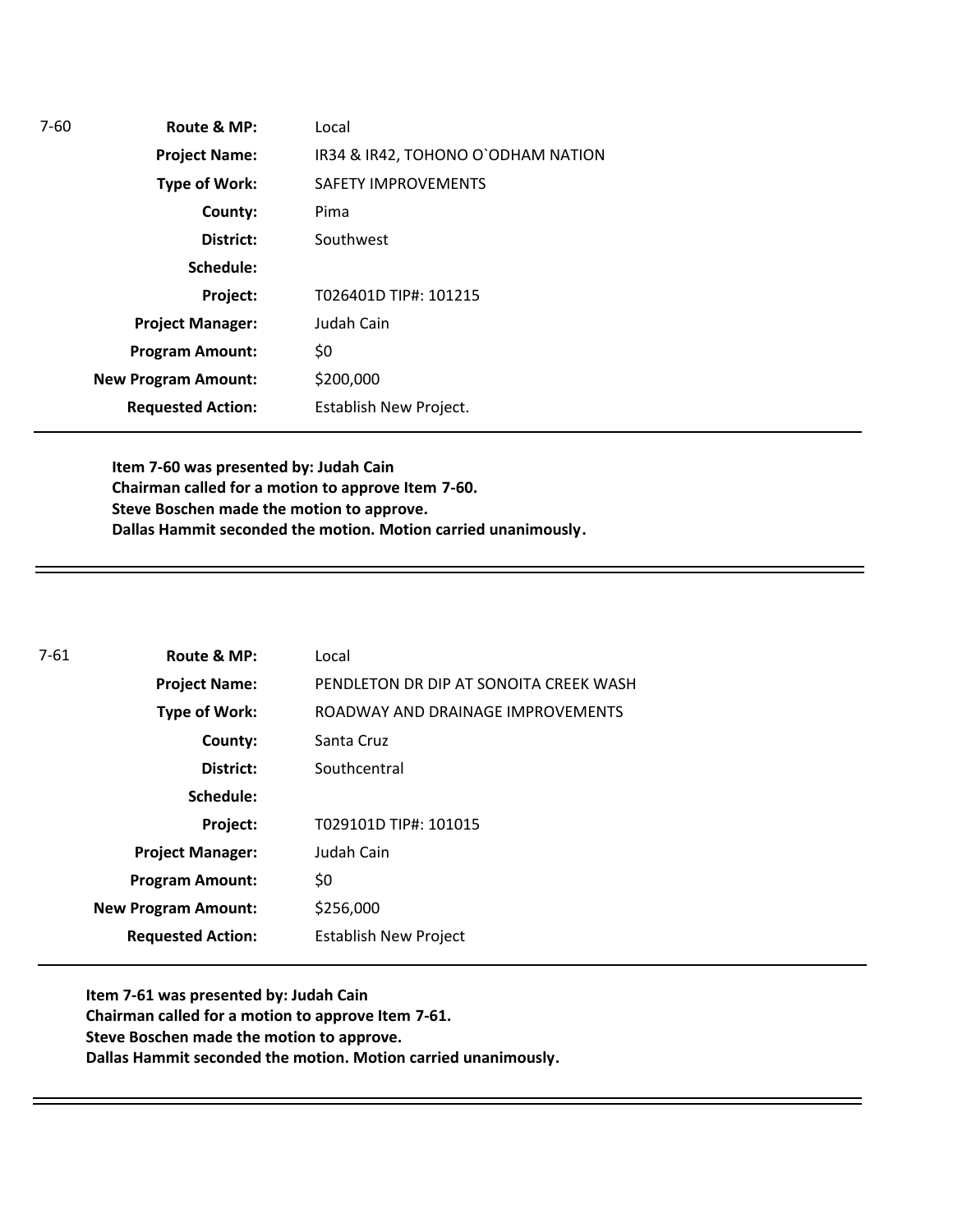**Route & MP: County: District: Schedule: Project Name: Type of Work: Project Manager: Project: Requested Action: New Program Amount:** 7-62 **Program Amount:** Various I-17, US 60 & SR 202L RED MTN VARIOUS RAMPS UPGRADE RAMP METERS Maricopa F037201X TIP#: 102264 Kirstin Huston \$0 \$428,000 Establish New Project Central FY 2021

**Item 7-62 was presented by: Kirstin Huston Chairman called for a motion to approve Item 7-62. Brent Cain made the motion to approve. Steve Boschen seconded the motion. Motion carried unanimously.**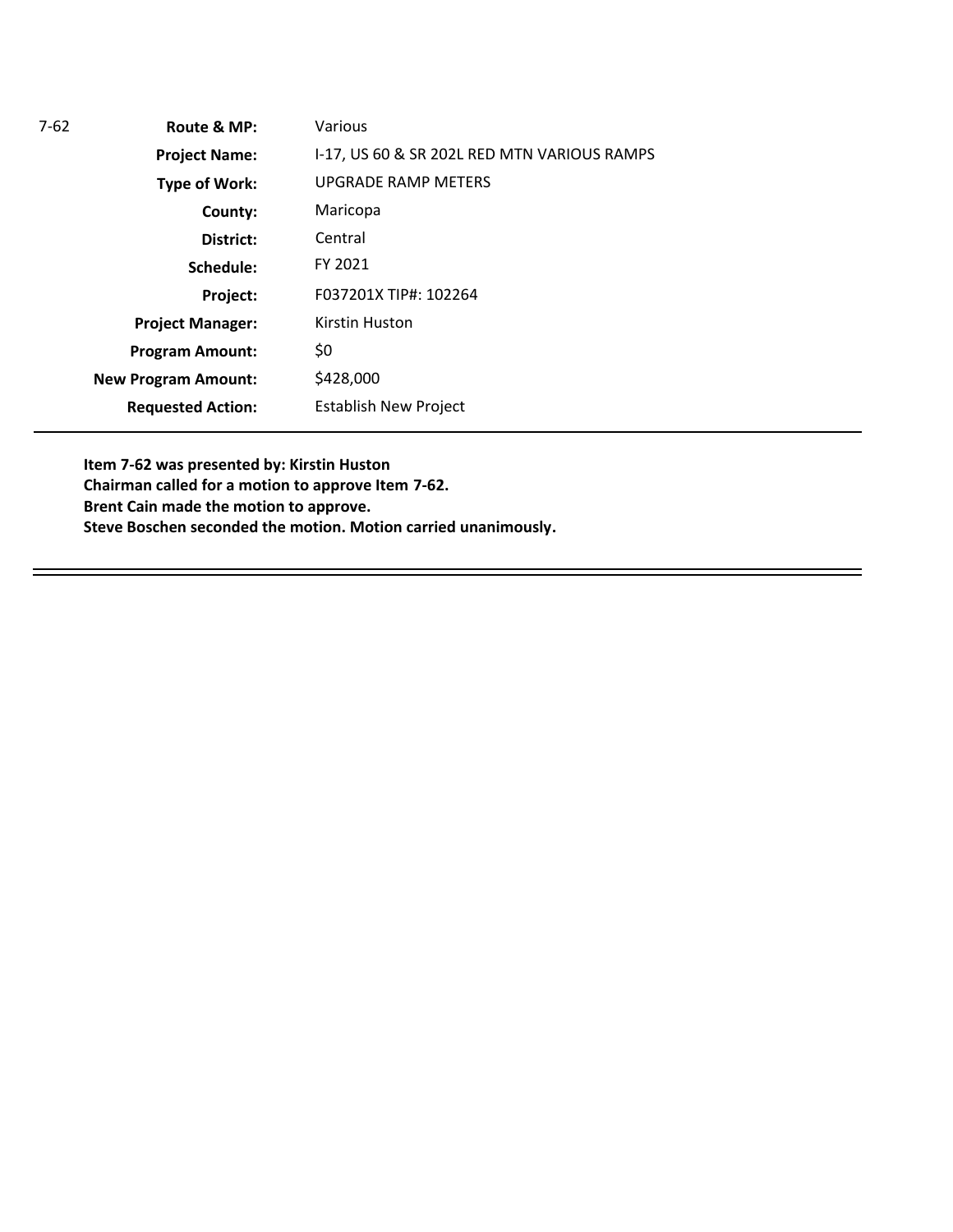| Route & MP:                | Local                                     |
|----------------------------|-------------------------------------------|
| <b>Project Name:</b>       | CORNVILLE RD, TISSAW - BEAVERHEAD FLAT RD |
| <b>Type of Work:</b>       | INSTALL RUMBLE STRIPS & WIDEN SHOULDERS   |
| County:                    | Yavapai                                   |
| District:                  | Northcentral                              |
| Schedule:                  |                                           |
| Project:                   | T028401D TIP#: 101776                     |
| <b>Project Manager:</b>    | Shantala Ramaiah                          |
| <b>Program Amount:</b>     | \$0                                       |
| <b>New Program Amount:</b> | \$30,000                                  |
| <b>Requested Action:</b>   | Establish a new project.                  |
|                            |                                           |

| 7-64 | Route & MP:                | Local                                     |
|------|----------------------------|-------------------------------------------|
|      | <b>Project Name:</b>       | CORNVILLE RD, TISSAW - BEAVERHEAD FLAT RD |
|      | Type of Work:              | INSTALL RUMBLE STRIPS & WIDEN SHOULDERS   |
|      | County:                    | Yavapai                                   |
|      | District:                  | Northcentral                              |
|      | Schedule:                  |                                           |
|      | Project:                   | T028403D TIP#: 101776                     |
|      | <b>Project Manager:</b>    | Shantala Ramaiah                          |
|      | <b>Program Amount:</b>     | \$0                                       |
|      | <b>New Program Amount:</b> | \$570,000                                 |
|      | <b>Requested Action:</b>   | Establish a new project.                  |
|      |                            |                                           |

**Items 7-63 and 7-64 were presented by: Shantala Ramaiah Chairman called for a motion to approve Items 7-63 and 7-64. Steve Boschen made the motion to approve. Brent Cain seconded the motion. Motion carried unanimously.**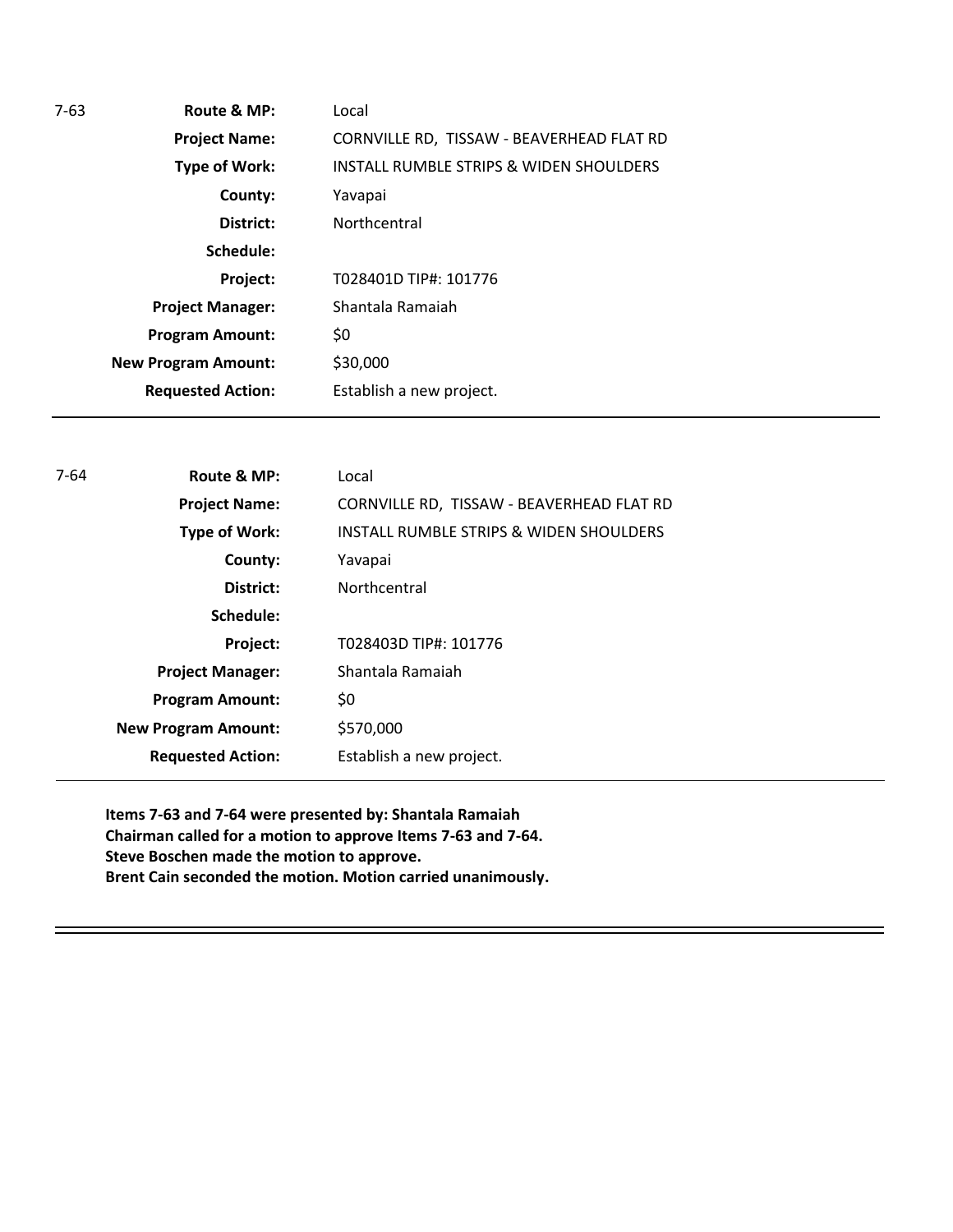### **7. PPAC - PROJECT MODIFICATIONS AND NEW PROJECTS - DISCUSSION AND POSSIBLE ACTION**

| Route & MP:<br>$7 - 65$ |                            | US 60 @ MP 305.0                      |
|-------------------------|----------------------------|---------------------------------------|
|                         | <b>Project Name:</b>       | Flying V Slope Failure                |
|                         | <b>Type of Work:</b>       | <b>Restoration and Rehabilitation</b> |
|                         | County:                    | Gila                                  |
|                         | District:                  | <b>Northeast</b>                      |
|                         | Schedule:                  |                                       |
|                         | Project:                   | F043001D, TIP#: 102459                |
|                         | <b>Project Manager:</b>    | Judah Cain                            |
|                         | <b>Program Amount:</b>     | \$0                                   |
|                         | <b>New Program Amount:</b> | \$250,000                             |
|                         | <b>Requested Action:</b>   | Establish new project.                |

**Item 7-65 was presented by: Judah Cain Chairman called for a motion to approve Item 7-65. Steve Boschen made the motion to approve. Dallas Hammit seconded the motion. Motion carried unanimously.**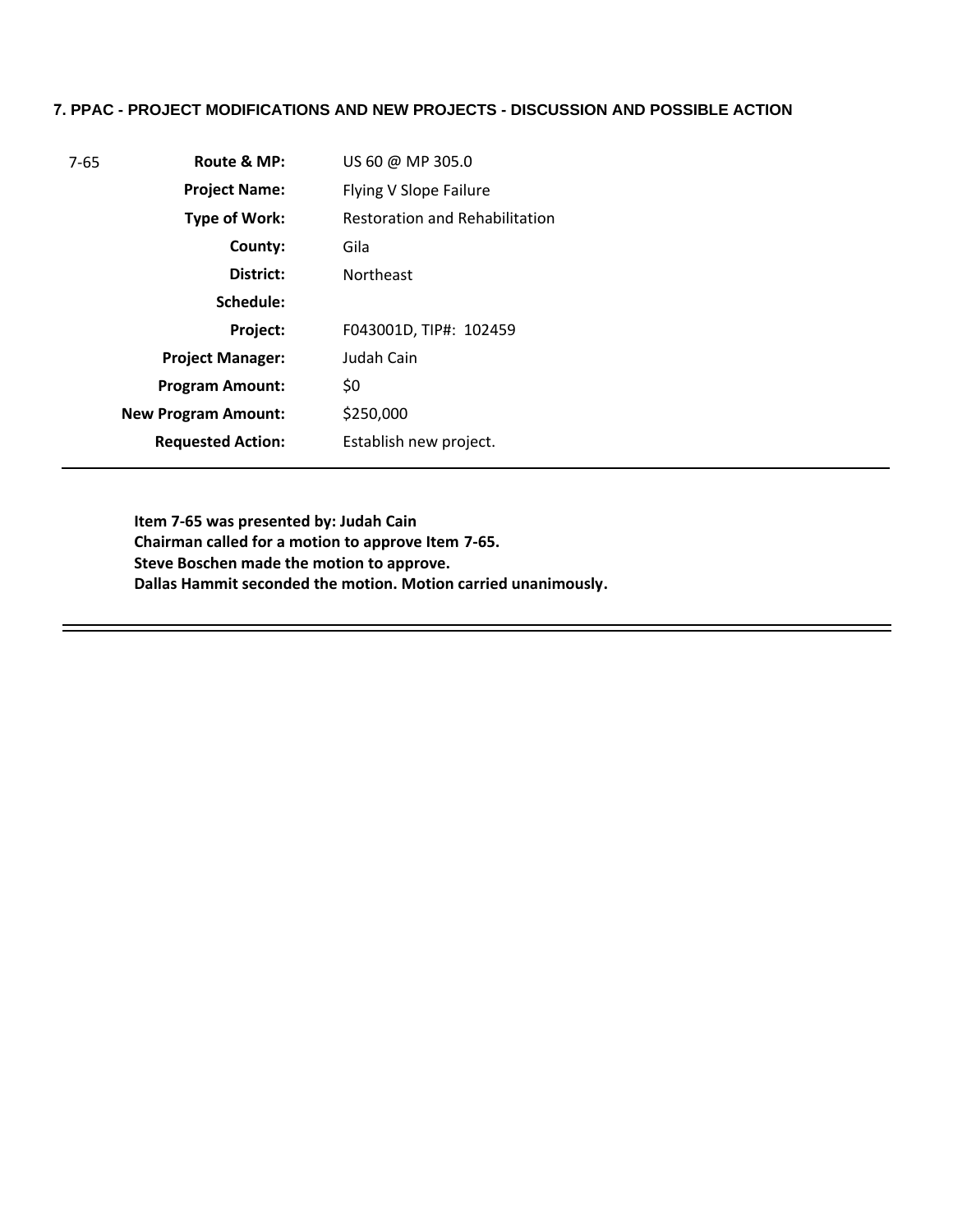## **7. PPAC - PROJECT MODIFICATIONS AND NEW PROJECTS - DISCUSSION AND POSSIBLE ACTION**

| 7-66 | Route & MP:                | SR 80 @ MP 338.6       |
|------|----------------------------|------------------------|
|      | <b>Project Name:</b>       | Mule Pass Tunnel       |
|      | Type of Work:              | Safety Improvements    |
|      | County:                    | Cochise                |
|      | District:                  | Southeast              |
|      | Schedule:                  |                        |
|      | <b>Project:</b>            | F039401D, TIP:         |
|      | <b>Project Manager:</b>    | Tricia Brown           |
|      | <b>Program Amount:</b>     | \$0                    |
|      | <b>New Program Amount:</b> | \$440,000              |
|      | <b>Requested Action:</b>   | Establish new project. |

**Item 7-66 was presented by: Tricia Brown Chairman called for a motion to approve Item 7-66. Brent Cain made the motion to approve. Steve Boschen seconded the motion. Motion carried unanimously.**

FY 2021-2025 Airport Development Program - Projects Discussion and Possible Action

7-67 AIRPORT PROJECT NAME: GRANT MANAGER: REQUESTED ACTION::

Kingman Airport Sonia Pizano New Project. Rehabilitate Runway.

**Item 7-67 was presented by: Lisa Yahraus Chairman called for a motion to approve Item 7-67. Elise Maza made the motion to approve. Don Kriz seconded the motion. Motion carried unanimously.**

\*For Information Only. Project M714801X - Arizona Crash Information System Enhancement. was pulled from the PPAC Agenda as requested by the management.